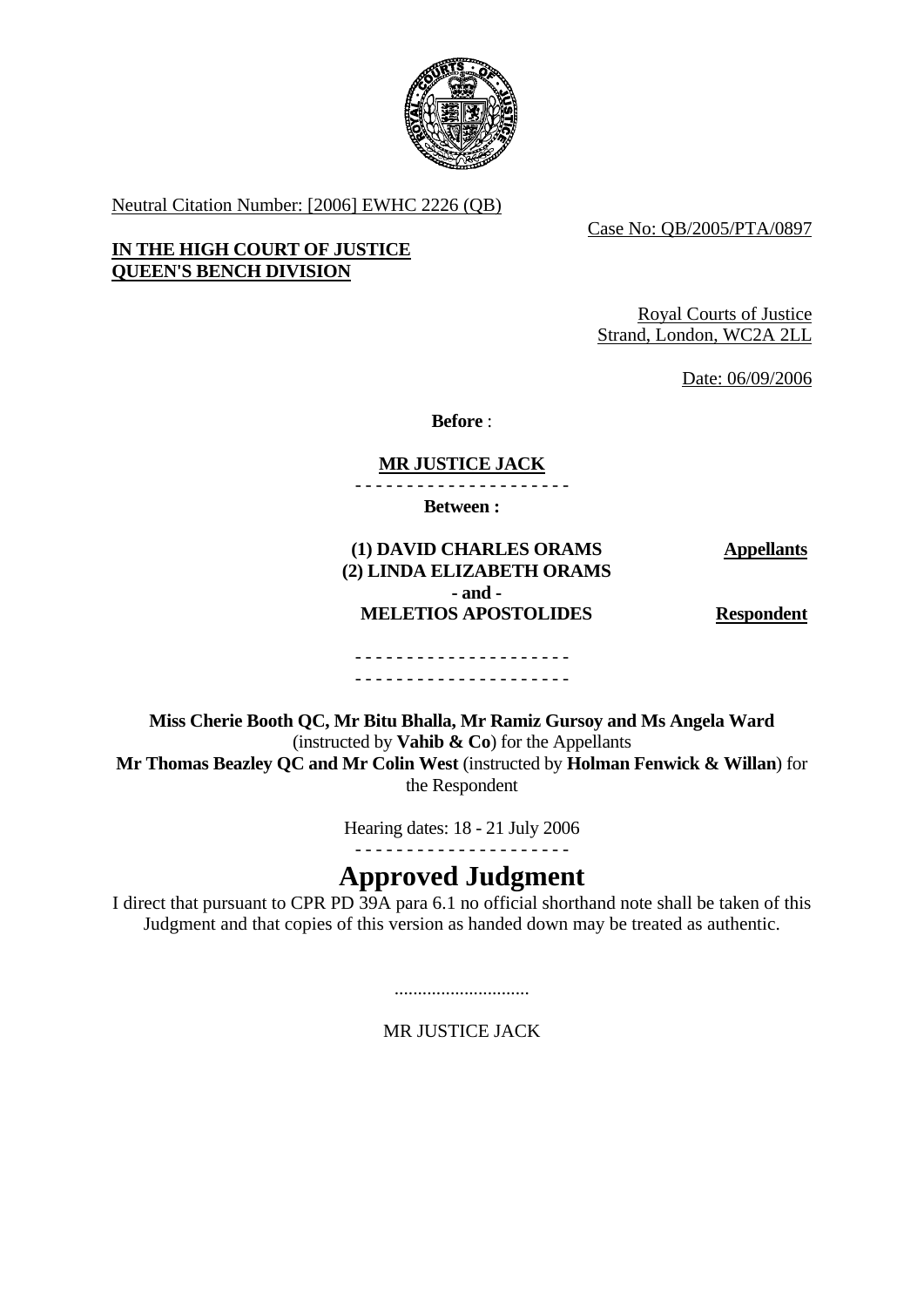## **Mr Justice Jack :**

#### Introduction.

- 1. These appeals raise the question of the enforceability in England of judgments of the courts of the Republic of Cyprus concerning land within the Turkish Republic of Northern Cyprus. The Turkish Republic is not recognised by the United Kingdom or by any country save Turkey, but it has de facto control of the area which it occupies. The appeals have an importance which extends far beyond the parties to them.
- 2. On 9 November 2004 the respondent to the appeals, Meletios Apostolides, obtained a judgment in default of appearance in the Nicosia District Court in Cyprus against the appellants, David and Linda Orams. On 19 April 2005 judgment was delivered in the District Court refusing to set aside the earlier judgment on the ground that there was no valid defence to the claim. On 21 October 2005 those judgments were registered in, and declared enforceable by, the Queen's Bench Division of the High Court pursuant to Council Regulation (EC) No. 44/2001 on jurisdiction and the recognition and enforcement of judgments in civil and commercial matters. The appeals are against those registrations.
- 3. The situation with which the court is concerned can only be understood in the context of the recent history of Cyprus. I shall set it out as briefly as I may and with the intention of avoiding controversy. The Republic of Cyprus came into being in 1960 when the United Kingdom gave up its sovereignty of the island with the exception of the two sovereign base areas of Akrotiri and Dhekelia. This was achieved by, among other instruments, the Treaty of Establishment entered into by the United Kingdom, Greece, Turkey and the Republic itself. The constitution of the Republic was intended to provide a balance between the Greek and Turkish communities on the island. Within three years the bi-communal government of the island had effectively failed. In March 1964 a United Nations peace keeping force, UNICYP, arrived. A Turkish Cypriot administration came into being in the area then under Turkish Cypriot control. In July 1974 there was a coup against the government of the President, Archbishop Makarios. The aim of the coup was to secure union with Greece. On 20 July 1974 the Turkish army invaded the north of the island and secured control of the area now under the administration of the Turkish Republic. One outcome of this was the effective expulsion of Greek Cypriots from much of the area that was occupied. Turkish Cypriots in the unoccupied area left for the occupied area. The Turkish authorities set up an administration for that part of the island. The Turkish Republic of Northern Cyprus, the TRNC was declared in 1983. The TRNC has not been recognised by any country save Turkey. It has control over the relevant area, and the Republic of Cyprus does not. During the negotiations for the accession to the European Union of Cyprus together with nine other countries, it was hoped that a settlement could be reached between the Greek and Turkish communities so the whole island might be brought fully within the EU. But this had not occurred prior to the Treaty of Accession which also brought the Czech Republic, Estonia, Latvia, Lithuania, Hungary, Malta, Poland, Slovenia and the Slovak Republic into the European Union. The Treaty was signed on behalf of the Republic of Cyprus on 16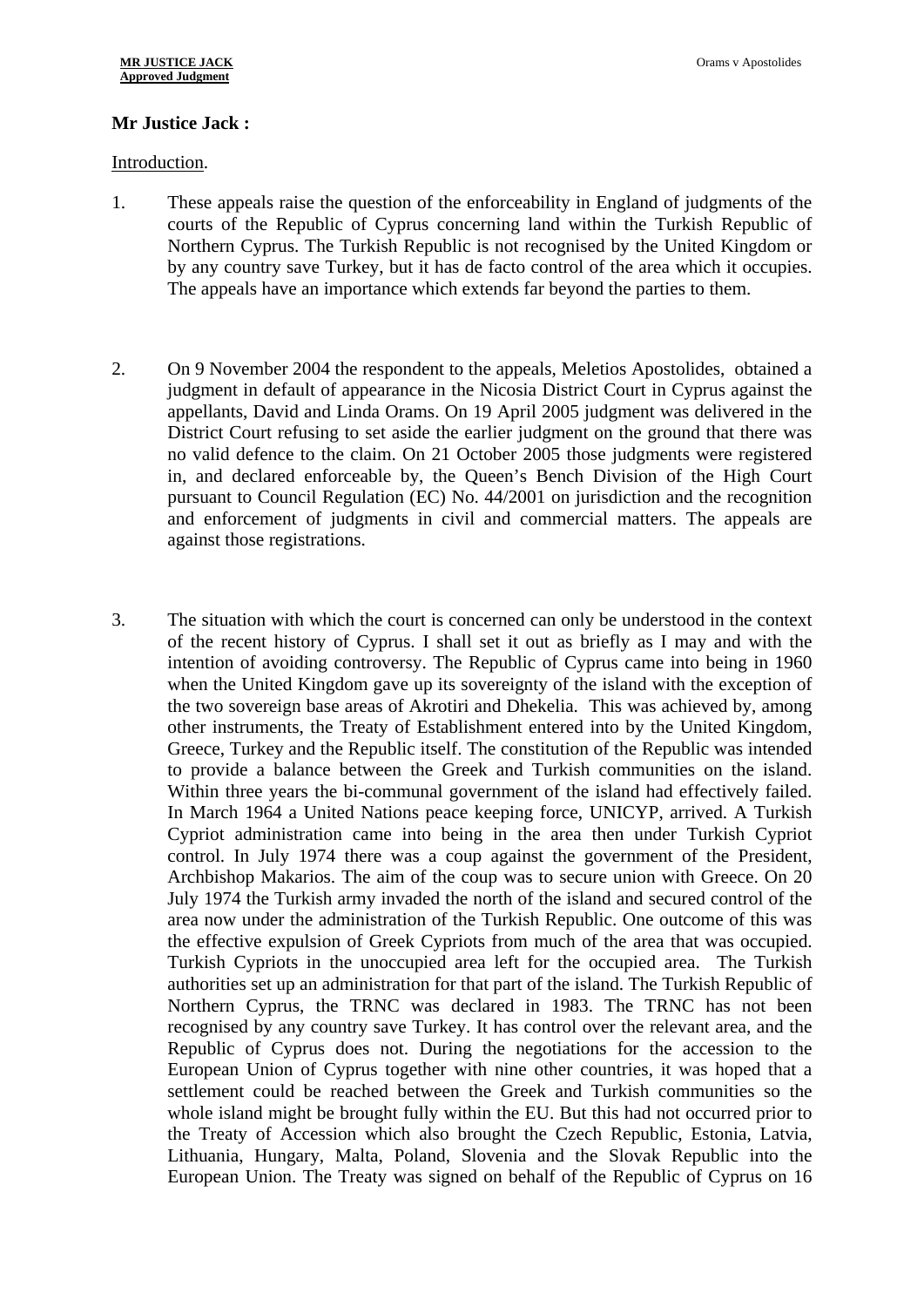April 2003. A plan had been put forward, called the Annan Plan because it was proposed by the Secretary General of the United Nations of that name, which was intended to resolve the dispute between the Greek and Turkish Communities. The plan was rejected by the Greek community in a referendum held on 24 April 2004. It was accepted by the Turkish community. The result was that the practical division of the island remained unchanged. It had been decided by the European Council on 13 December 2002 prior to the Treaty of Accession that 'in the absence of a settlement the application of the *acquis* to the northern part of the island shall be suspended until the Council decides unanimously otherwise, on the basis of a proposal by the Commission.' The decision was given effect by Protocol No 10 to the Treaty of Accession. The Protocol provided that 'the application of the *acquis* shall be suspended in those areas of the Republic of Cyprus in which the Government of the Republic of Cyprus does not exercise effective control.' It is agreed that 'the *acquis*', also called 'the *acquis communautaire'*, refers to the entire body of legislation of the European Union. It includes all treaties, legislation and the decisions of the European Court.

4. I can now come to those involved. Mr Apostolides is a Greek Cypriot, who lived in the area which is now under the control of the TRNC, where his family owned land at Lapithos in the district of Kyrenia. As a result of the invasion he had to flee. Mr and Mrs Orams are British and live in Hove in Sussex. In 2002 they purchased 2,400 square feet of land, which was part of land which had come into the ownership of Mr Apostolides. It then had a partly built house on it and the lemon trees which had formerly been on it were gone. They purchased it from a Turkish Cypriot, who was the registered owner under the law of the TRNC. He had purchased it from another Turkish Cypriot who, they were told, had left a property in the south of the island and had acquired it from the TRNC. Mr and Mrs Orams paid £50,000. They spent a further £160,000 building their villa, adding a swimming pool and making a garden. In April 2003, following the easing of restrictions on travel to the TRNC, Mr Apostolides visited Lapithos and saw the property. Early in October 2004 he introduced himself to Mrs Orams and they had a pleasant conversation.

## The proceedings in Cyprus

- 5. It is helpful to state at this point that the civil procedure of the courts of the Republic of Cyprus broadly follows that of England in 1954, that being the relevant date as I understand it.
- 6. On Tuesday, 26 October 2004 Mr Apostolides issued a specially endorsed writ in the District Court of Nicosia naming Mr and Mrs Orams as defendants. It gave their English address. It claimed an order that they demolish the villa, the swimming pool and the fence around their property in Lapithos, that they deliver Mr Apostolides free occupation of the land, and damages for trespass. Mr Apostolides relied on his title to the land.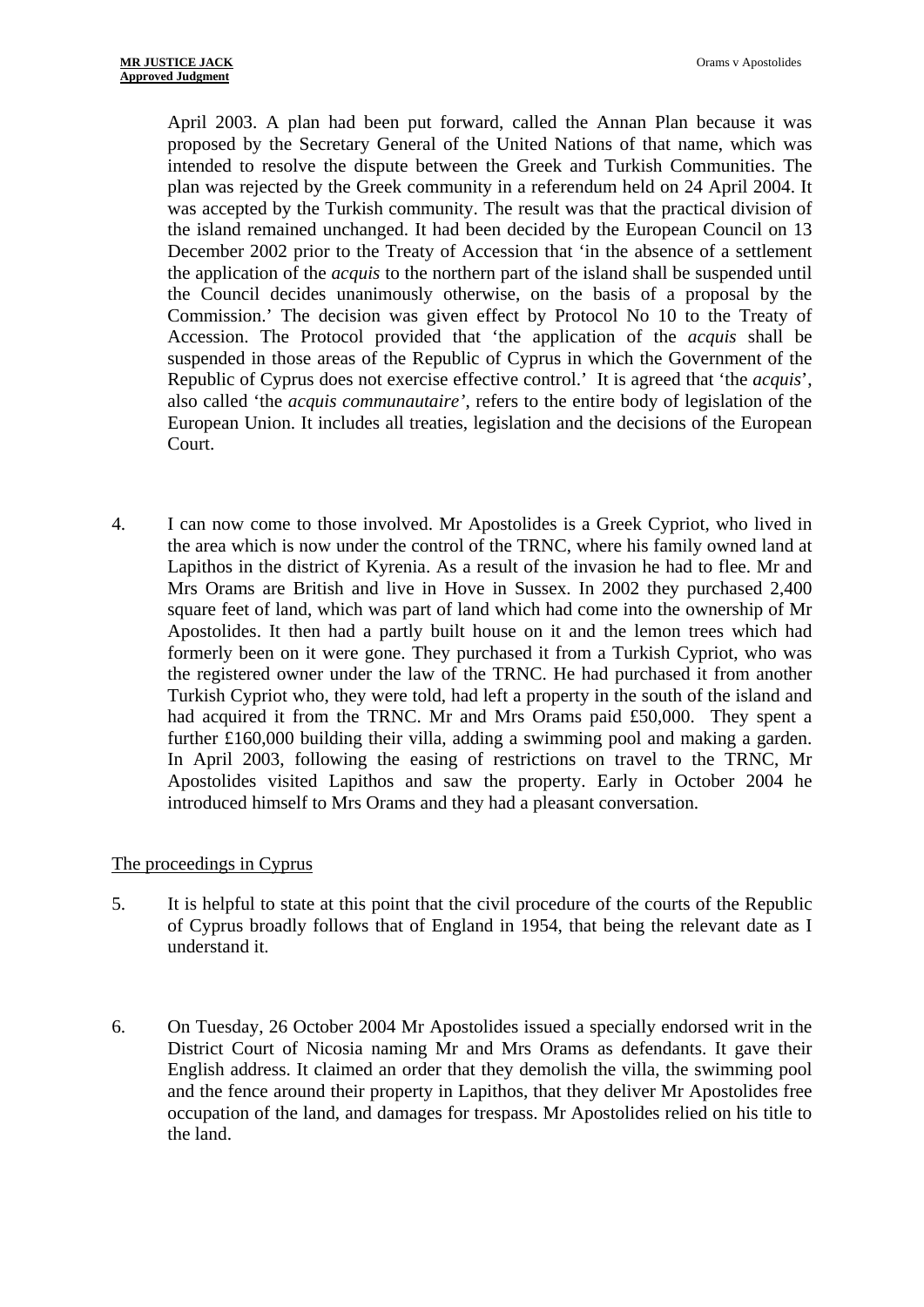- 7. On the evening of the same day service of the writ was effected on Mrs Orams on behalf of herself and her husband at their villa. It is accepted the service was good. The circumstances may be nonetheless of some importance because they may be relevant to whether Mrs Orams had sufficient time in which to arrange for an appearance to be entered. I will return to that.
- 8. The time limit for entering an appearance was ten days from the service of the writ. The last day was therefore 5 November. On 8 November an application was made on behalf of Mr Apostolides for judgment to be entered in default of appearance. The application was supported by an affidavit sworn on that day by Mr Apostolides at the Cyprus High Commission in London. On 9 November judgment in default of appearance was entered. On 10 November a certificate was obtained in the form prescribed by Annex V to Regulation 44/2001. On 9 November Mr Mentes, the lawyer instructed on behalf of Mr and Mrs Orams, attended at the District Court with the intention of entering an appearance on their behalf. The judgment had already been entered.
- 9. The judgment required Mr and Mrs Orams to demolish the villa, the pool and the fencing, to give Mr Apostolides possession of the land, and to pay CY£7,654.83 special damages, CY£294.41 mesne profits monthly from December 2004 until delivery up, and CY£380.50 costs, all with interest at 8%.
- 10. On 15 November 2004 an appearance was entered on behalf of Mr and Mrs Orams. It was not conditional. On the same day an application was issued on their behalf that the judgment be set aside. The application was supported by affidavits from Mrs Orams and Mr Mentes. Following a hearing at which Mrs Orams gave oral evidence judgment was delivered by District Judge Efrem on 19 April 2005 dismissing the application. It was a substantial judgment, 36 pages in translation. The judge held that by reason of the merger of the Kyrenia district with the Nicosia district in 1974 and the land at Lapithos being in the Kyrenia district, the court – that is the District Court at Nicosia, had jurisdiction to try the case (page 20 of the translation). She considered the English case of *Hesperides Hotels v Muftizade* irrelevant because the court was there concerned with its jurisdiction over foreign real property, namely the hotels. Here, as she held, the court was concerned with real property over which it had jurisdiction. She cited the decision of the European Court of Human Rights, *Loizidou v Turkey* [1997] 23 EHHR 513, as authority that ownership of land in the north of Cyprus remained with its original Greek Cypriot owners. That defeated the submission that the court should take account of the de facto situation in the north (page 22). She then turned to whether Mr and Mrs Orams had shown an arguable defence (page 23). The onus to establish a good or prima facie arguable defence was on Mr and Mrs Orams (page 25). The basic argument that Mr and Mrs Orams owned the property under the title deed issued by the TRNC was answered by *Loizidou*. The judge also cited *Xenides-Arestis v Turkey,* Application no. 46347/99, judgment 22 December 2005, and other ECHR cases to like effect. She held that Mr Apostolides had not lost his right to the land (page 27). She held that the conduct of Mr and Mrs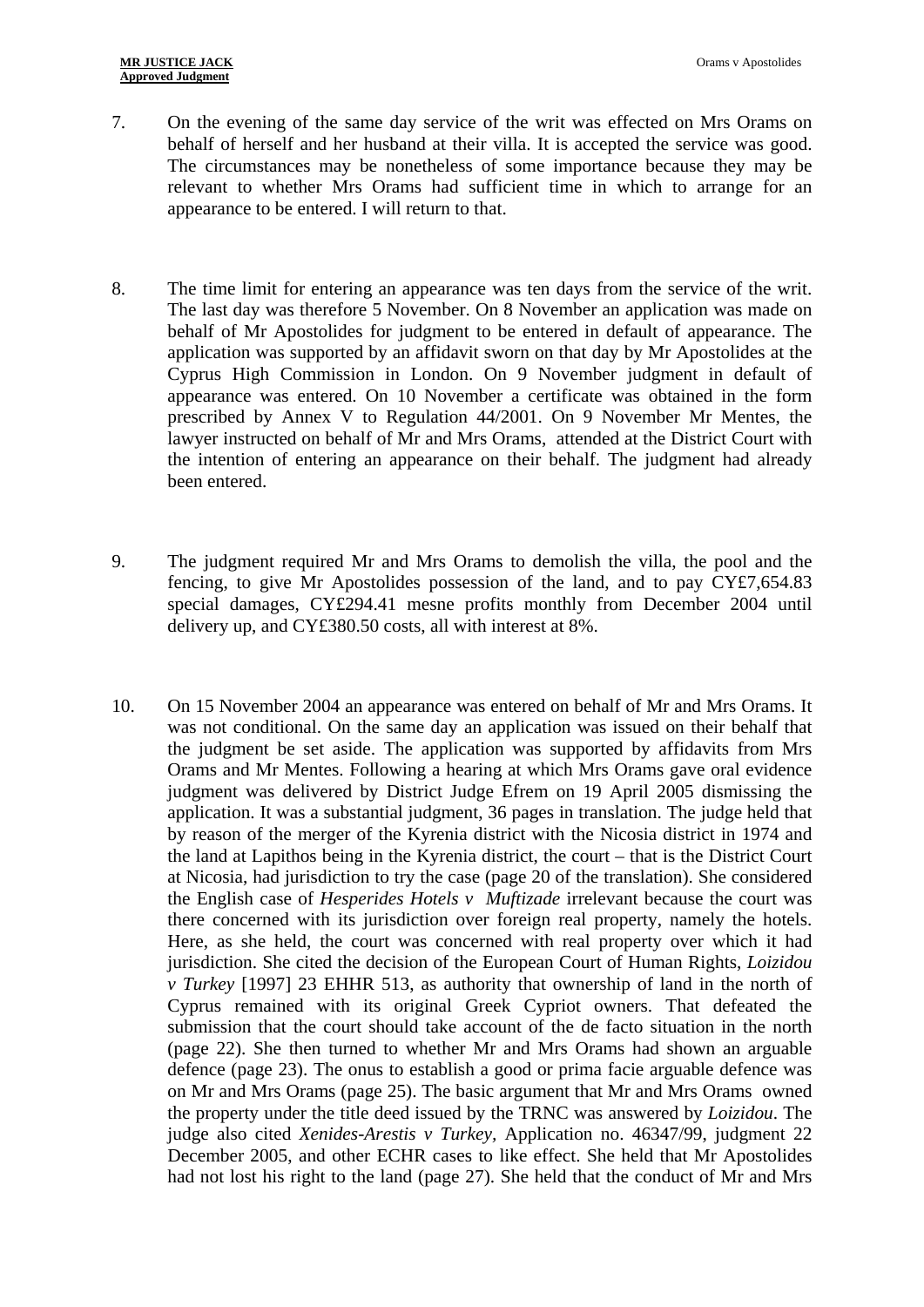Orams towards the property amounted to trespass (page 30). She held that neither 'local custom' nor the good faith of Mr and Mrs Orams could provide a defence (page 31). She held that Regulation No 44/2001 was irrelevant because it was concerned with the recognition and execution of judgments in other jurisdictions and was irrelevant to the question of setting aside the judgment obtained by Mr Apostolides (page 33). The judge held that no prima facie or arguable defence had been shown and so the application to set aside the judgment must be dismissed (page 33). By its order given on 19 April 2005 and drawn up on 26 April 2005 the District Court ordered that the application for setting aside the judgment should be dismissed, and awarded costs to Mr Apostolides.

11. Mr and Mrs Orams have appealed against the judgment of District Judge Efrem of 19 April 2005 to the Supreme Court of Cyprus. The appeal has still to be heard. In the written address filed on behalf of Mr and Mrs Orams and dated 25 November 2005 emphasis is laid on Protocol 10 to the Treaty of Accession and Regulation No 44/2001.

## The English proceedings.

12. The procedure for the enforcement of judgments between Member States of the European Union is provided by Regulation No 44/2001. Article 53 provides that a party seeking recognition or applying for a declaration of enforceability must provide a copy of the judgment in question together with an Annex V certificate. Section 1 of Part 74 of the Civil Procedure Rules makes further provision as to the manner in which a judgment is enforced in the High Court. In the present case an application was made in respect of the judgments of the Nicosia District Court of 9 November 2004 and 19 April 2005 on 18 October 2005. Article 41 of the Regulation provides that the party against whom registration is sought shall not be entitled to make any submissions at this stage. By orders of Master Eyre made on 21 October 2005 it was ordered that the judgments be registered and be declared enforceable. On 22 November those orders were served on Mrs Orams at the Nicosia District Court. They were served on Mr Orams at Hove on 31 December 2005. Article 43 provides for the orders of Master Eyre to be appealable by Mr and Mrs Orams. Notice of appeal was served on behalf of Mrs Orams on 22 December 2005. It is agreed that Mr Orams is to be treated as a party to that appeal. So although I am dealing with what is designated an appeal by Article 43, it is in fact the first time that the issues raised by the application for registration are being considered by the court. Article 44 and Annex IV provide that a judgment on an appeal under Article 33 may be the subject of a single further appeal on a point of law.

The issues on the appeals.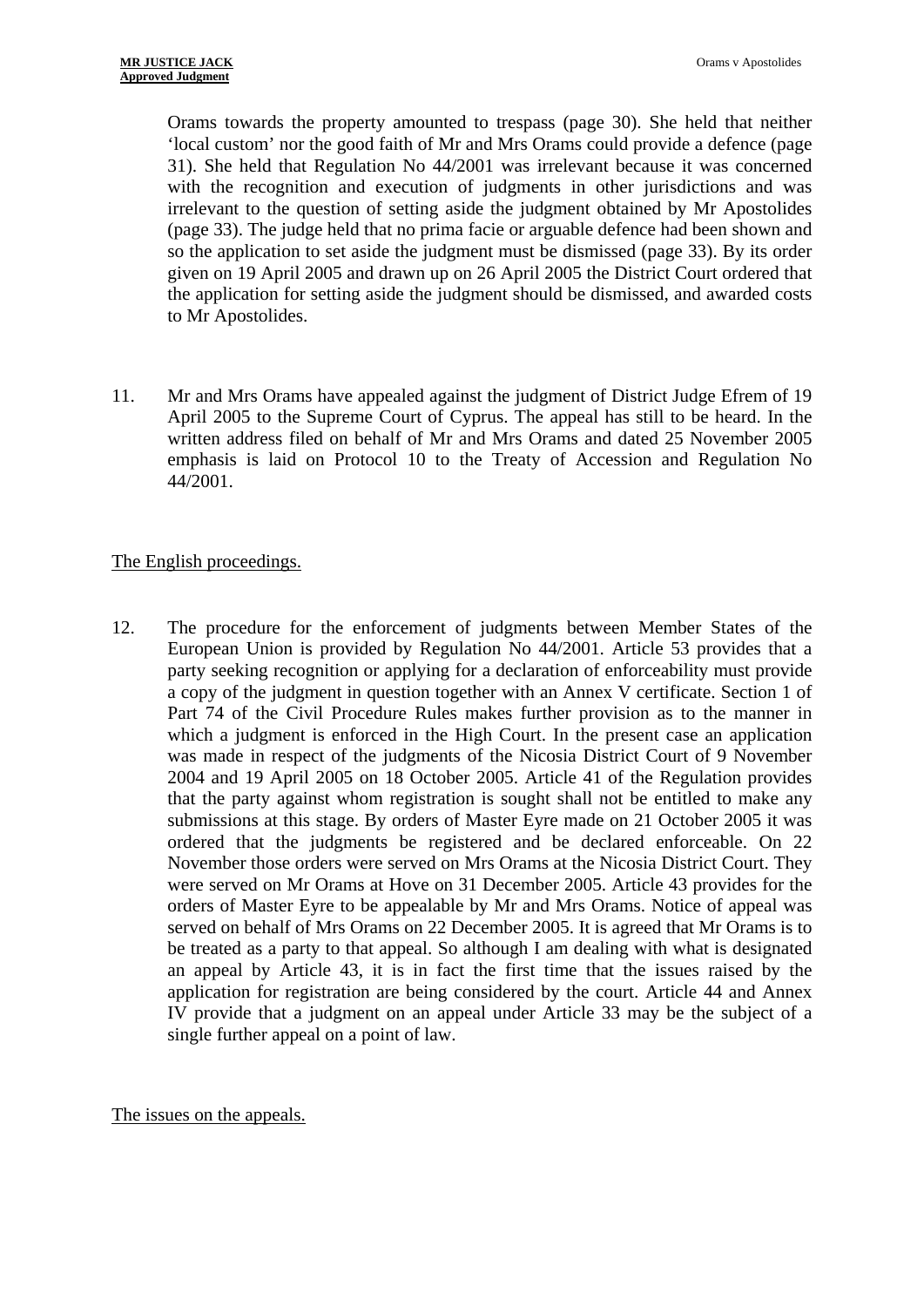13. I will list the issues as I have distilled them from the submissions which have been made, under short headings:

(1) issues arising from the situation of the land;

(2) issues arising in connection Article 6 of the European Convention on Human Rights;

(3) issues arising on Article 1 of Protocol No 1 to the European Convention on Human Rights;

(4) issues arising from the fact that the judgment of 9 November 2004 was a default judgment and Article 34.2 of Regulation 44/2001.

(5) issues in connection with the entry of appearance and Article 24 of Regulation 44/2001.

Issues arising from the situation of the land.

- 14. I will first look further at the provisions relating to the application of European law to the Republic of Cyprus, second at the manner in which the European Court has approached the land problem, before coming to the terms of Regulation 44/2001 and their application in these appeals.
- 15. By Article 2 of the Treaty or Act of Accession whereby the Republic of Cyprus became a member of the European Union it was provided that:

From the date of accession, the provisions of the original Treaties and the acts adopted by the institutions before accession shall be binding on the new Member States and shall apply in those States under the conditions laid down in those Treaties and in this Act.

So Community law, the *acquis*, was made to apply in the Republic of Cyprus. But as I have stated this was subject to Protocol No 10. I will set out the preamble and Article 1 of the Protocol:

"THE HIGH CONTRACTING PARTIES.

REAFFIRMING their commitment to a comprehensive settlement of the Cyprus problem, consistent with relevant United Nations Security Council Resolutions, and their strong support for the efforts of the United Nations Secretary General to that end,

CONSIDERING that such a comprehensive settlement to the Cyprus problem has not yet been reached,

CONSIDERING that it is, therefore, necessary to provide for the suspension of the application of the *acquis* in those areas of the Republic of Cyprus in which the Government of the Republic of Cyprus does not exercise effective control,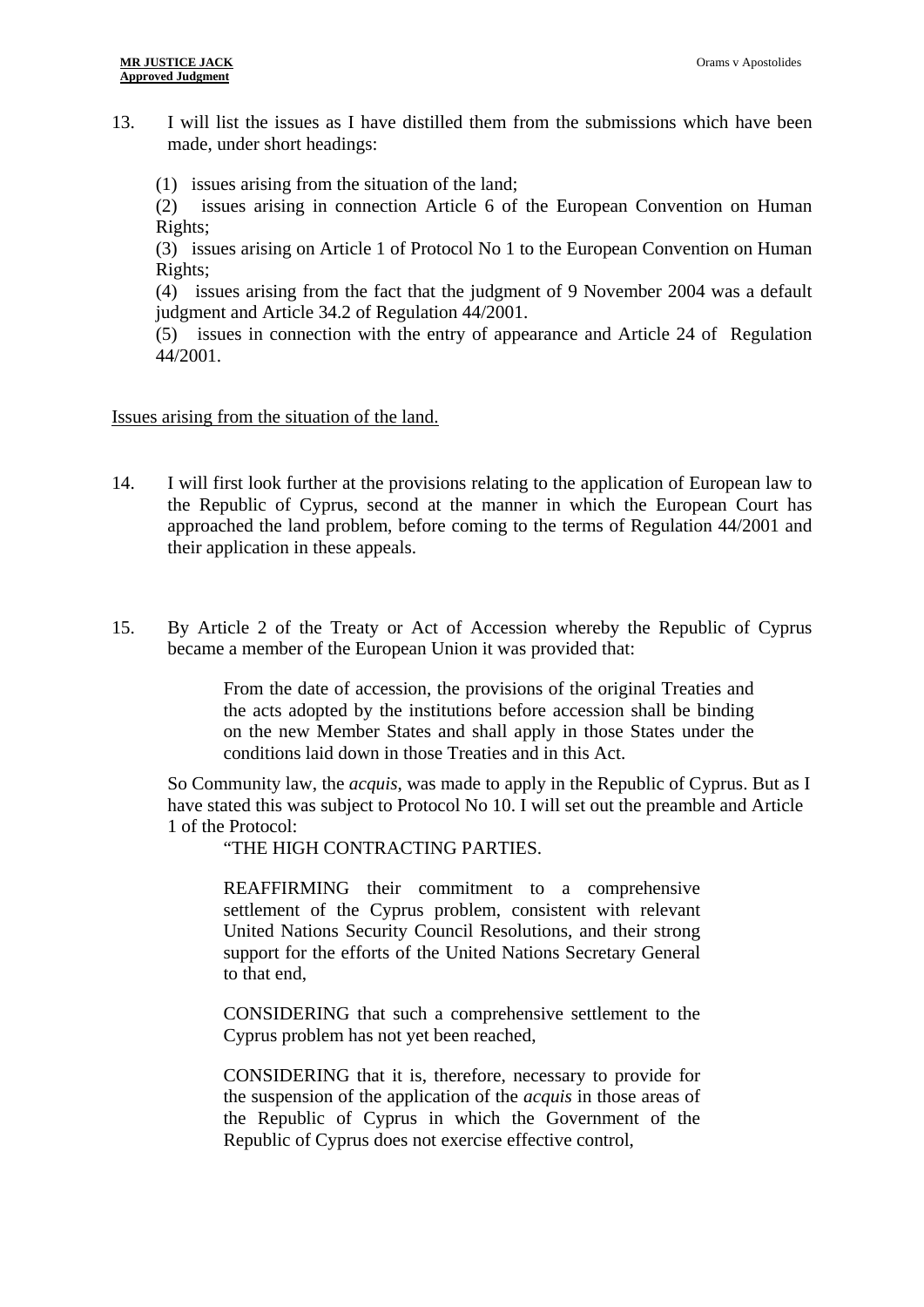CONSIDERING that, in the event of a solution of the Cyprus problem this suspension shall be lifted,

CONSIDERING that the European Union is ready to accommodate the terms of such a settlement in line with the principles on which the EU is founded,

CONSIDERING that it is necessary to provide for the terms under which the relevant provisions of EU law will apply to the line between the abovementioned areas and both those areas in which the Government of the Republic of Cyprus exercises effective control and the Eastern Sovereign Base Area of the United Kingdom of Great Britain and Northern Ireland,

DESIRING that the accession of Cyprus to the European Union shall benefit all Cypriot citizens and promote civil peace and reconciliation,

CONSIDERING, therefore, that nothing in this Protocol shall preclude measures with this end in view,

CONSIDERING that such measures shall not affect the application of the *acquis* under the conditions set out in the Accession Treaty in any other part of the Republic of Cyprus.

#### *Article 1*

1. The application of the *acquis* shall be suspended in those areas of the Republic of Cyprus in which the Government of the Republic of Cyprus does not exercise effective control.

2. The Council, acting unanimously on the basis of a proposal from the Commission, shall decide on the withdrawal of the suspension referred to in paragraph 1."

16. The first case in the European Court of Human Rights is *Loizidou v Turkey* [1997] 23 EHRR 513. The applicant, a Greek Cypriot, had owned property in northern Cyprus and alleged that Turkish forces had prevented her from returning to it. She alleged that Turkey was responsible for continuing violations of Article 1 of Protocol No 1 and of Article 8 of the Human Rights Convention. The majority of the Court held that that the denial of access and subsequent loss of control of the property was imputable to Turkey, and that there had been a breach of Article 1 of Protocol No 1. It was held unanimously that there had been no breach of Article 8 because the applicant had not established that the property had been her home. Among other submissions Turkey relied on Article 159 of the Constitution of the TRNC. That provided that all immovable properties, buildings and installations which were found abandoned on 13 February 1975 when the Turkish Federated State of Cyprus was proclaimed or which were later considered by law as abandoned or ownerless and situated within the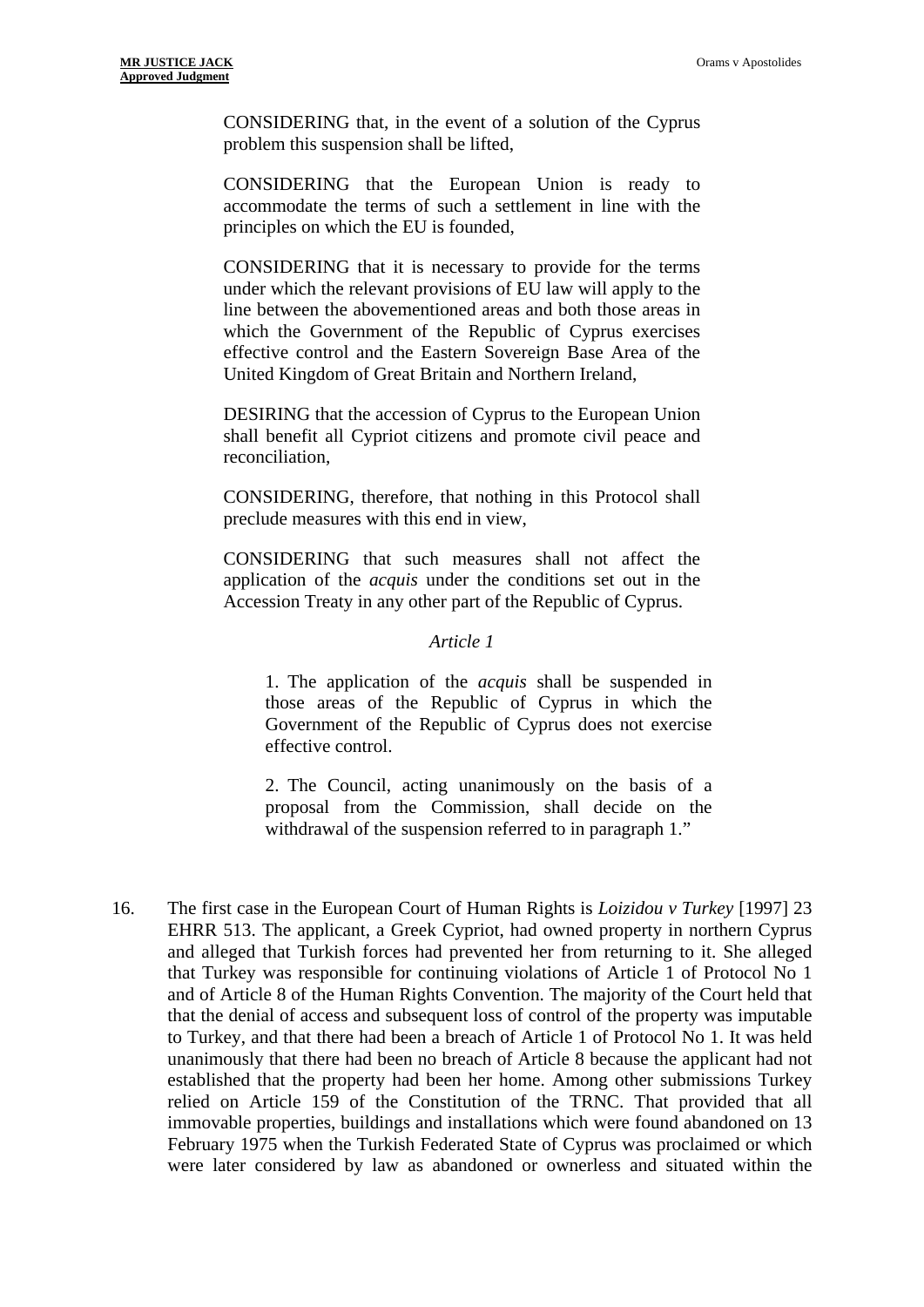boundaries of the TRNC on 15 November 1983 should be the property of the TRNC, and the Land Registry Office should be amended accordingly. As to this the Court stated:

- "44. In this respect it is evident from international practice and the various, strongly worded resolutions referred to above that the international community does not regard the "TRNC" as a State under international law and that the Republic of Cyprus has remained the sole legitimate Government of Cyprus – itself bound to respect international standards in the field of the protection of human and minority rights. Against this background the Court cannot attribute legal validity for purposes of the Convention to such provisions as Article 159 of the fundamental law on which the Turkish Government rely.
- 45. The Court confines itself to the above conclusion and does not consider it desirable, let alone necessary in the present context to elaborate a general theory concerning the lawfulness of legislative and administrative acts of the "TRNC". It notes, however, that international law recognises the legitimacy of certain legal arrangements and transactions in such a situation, for instance as regards the registration of births, deaths and marriages, "the effects of which can be ignored only to the detriment of the inhabitants of the [t]erritory".
- 46. Accordingly, the applicant cannot be deemed to have lost title to her property as a result of Article 159 of the 1985 Constitution of the "TRNC. No other facts entailing loss of title to the applicant's properties have been advanced by the Turkish Government nor found by the Court. In this context the Court notes that the legitimate Government of Cyprus have consistently asserted their position that Greek Cypriot owners of immovable property in the northern part of Cyprus, such as the applicant, have retained their title and should be allowed to resume free use of their possessions, whilst the applicant obviously has taken a similar stance.
- 47. It follows that the applicant, for the purposes of Article 1 of Protocol No. 1 and Article 8 of the Convention, must still be regarded to be the legal owner of the land. The objection *ratione temporis* therefore fails."
- 17. Paragraph 45 relates to what is sometimes called the *Namibia* exception. That is the exception to the principle that the acts, including the laws of a state which lacks international recognition are of no effect, which exception may give effect to acts such as the registration of births, deaths and marriages, and perhaps other transactions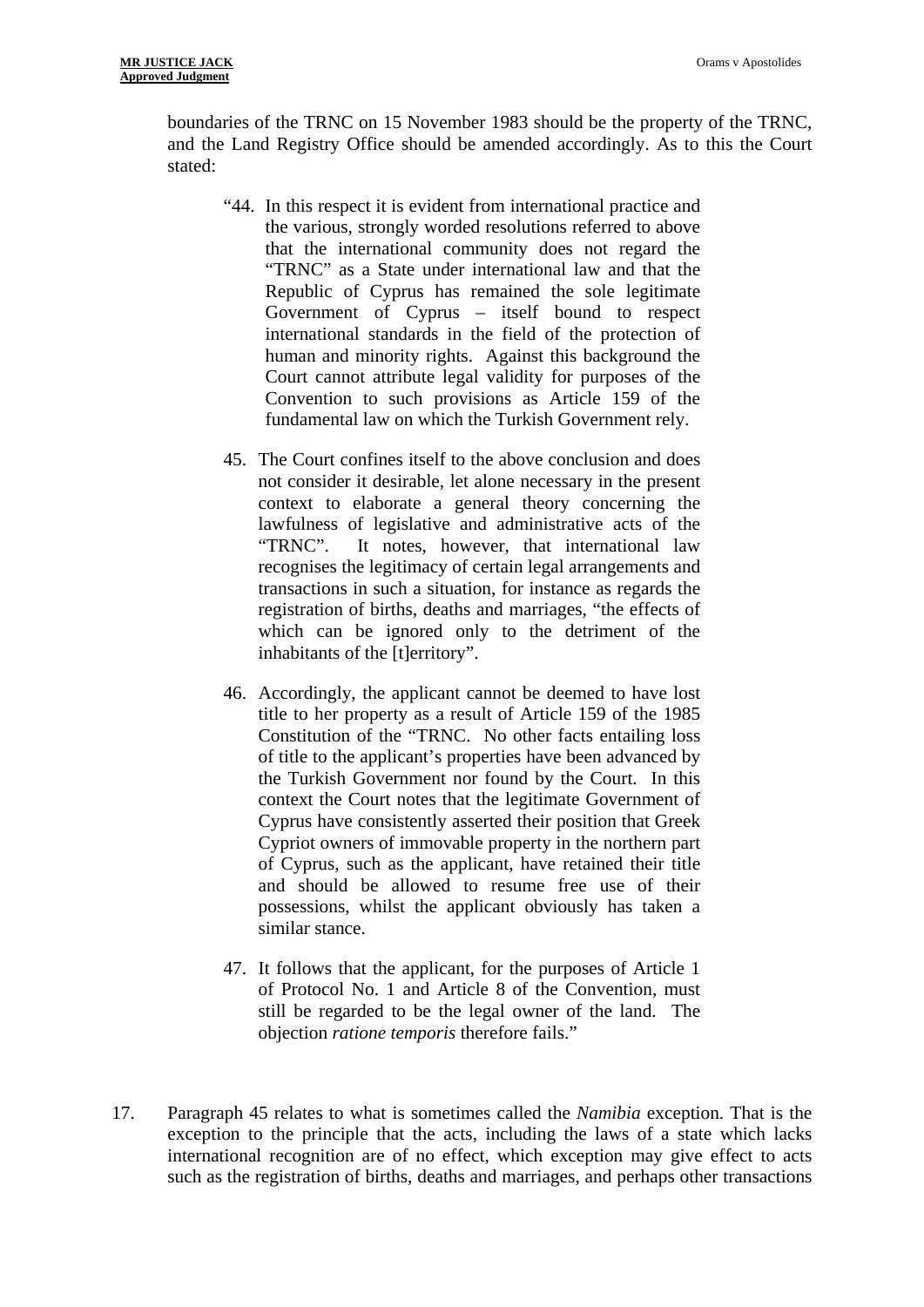between persons in the territory controlled by the unrecognised state. In its Advisory Opinion on the legal consequences for states of the continued presence of South Africa in Namibia notwithstanding Security Council Resolution 276 (1970) the International Court of Justice stated in paragraph 125, quoted in part by the European Court:

"125. In general, the non-recognition of South Africa's administration of the Territory should not result in depriving the people of Namibia of any advantages derived from international co-operation. In particular, while official acts performed by the Government of South Africa on behalf of or concerning Namibia after the termination of the Mandate are illegal and invalid, this invalidity cannot be extended to those acts, such as, for instance, the registration of births, deaths and marriages, the effects of which can be ignored only to the detriment of the inhabitants of the Territory."

- 18. In paragraph 44 the European Court was rejecting the submission made on behalf of Turkey that the exception enabled or obliged it to recognise the effect of Article 159 of the 1985 Constitution. In the course of its finding that there was a breach of Article 1 of Protocol No 1 the Court stated:
	- "62. With respect to the question whether Article 1 is violated, the Court first recalls its finding that the applicant, for purposes of this Article, must be regarded as having remained the legal owner of the land

……………………

64. Apart from a passing reference to the doctrine of necessity as a justification for the acts of the "TRNC" and to the fact that property rights were the subject of intercommunal talks, the Turkish Government have not sought to make submissions justifying the above interference with the applicant's property rights which is imputable to Turkey.

It has not, however, been explained how the need to rehouse displaced Turkish Cypriot refugees in the years following the Turkish intervention in the island in 1974 could justify the complete negation of the applicant's property rights in the form of a total and continuous denial or access and a purported expropriation without compensation.

Nor can the fact that property rights were the subject of intercommunal talks involving both communities in Cyprus provide a justification for this situation under the **Convention**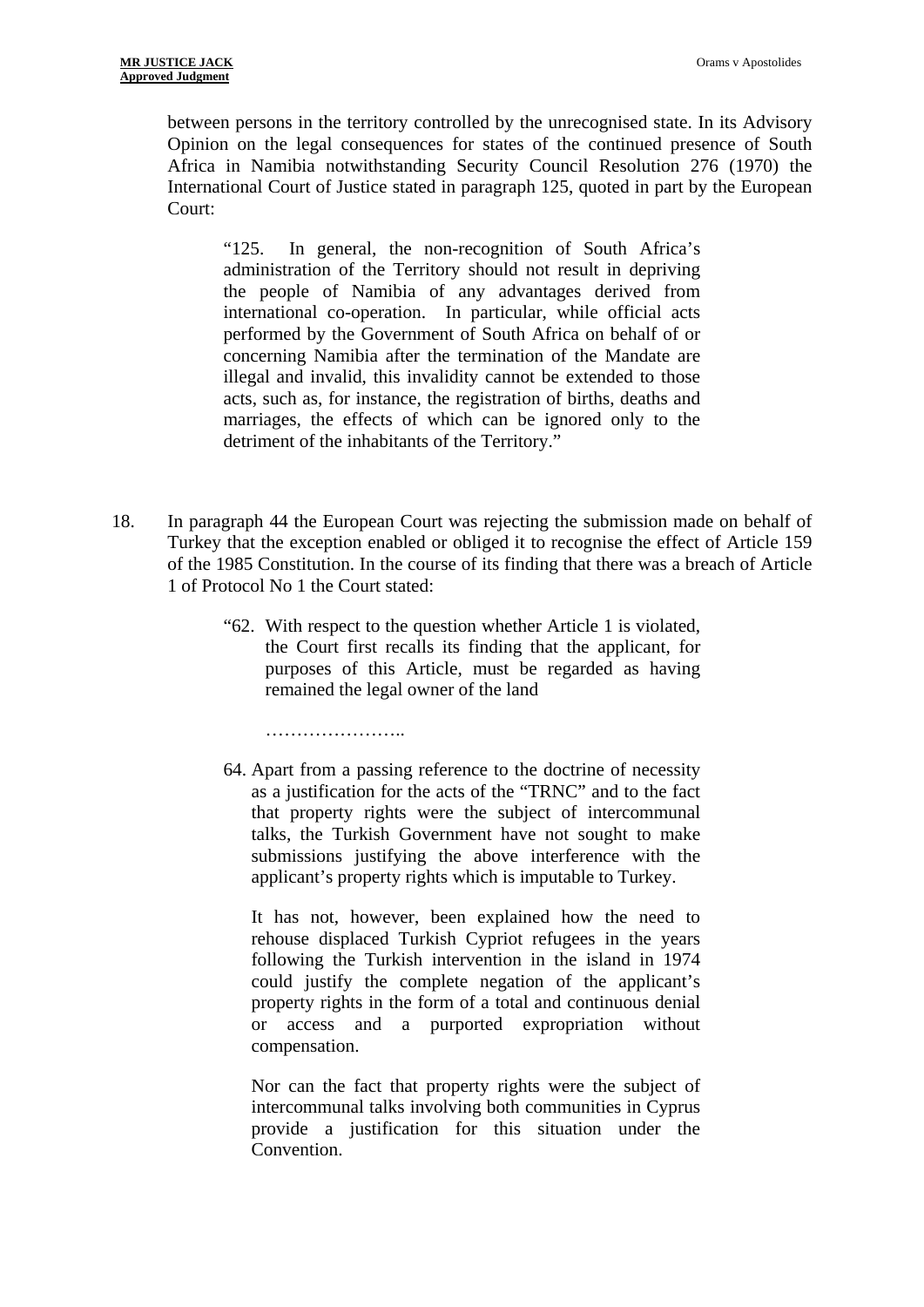In such circumstances, the Court concludes that there has been and continues to be a breach of Article 1 of Protocol No. 1."

19. The case of *Cyprus v Turkey* [2002] 35 EHRR 30 concerned a number of allegations made against Turkey by the Republic of Cyprus arising from the Turkish invasion and occupation of northern Cyprus. One issue was the homes and property of displaced persons. In paragraphs 82 to 102 of its judgment the Court considered whether the judicial organs set up by the TRNC were to be simply disregarded. It considered the *Namibia* case and *Loizidou* in that context. It held, in paragraph 98, that they could not be simply disregarded, but whether they might afford a remedy had to be approached on a case by case basis. Under the heading of alleged violations relating to homes and property, the Court stated in paragraph 171 that Turkey did not dispute the assertion that it was not possible for displaced Greek Cypriots to return to their homes in the north. The Court held that in those circumstances the question of domestic remedies within the TRNC did not arise. The Court concluded in relation to Article 8:

> "174. The Court would make the following observations in this connection: firstly, the complete denial of the right of displaced persons to respect for their homes has no basis in law within the meaning of Article 8(2) of the Convention; secondly, the intercommunal talks cannot be invoked in order to legitimate a violation of the Convention; thirdly, the violation at issue has endured as a matter of policy since 1974 and must be considered continuing.

> 175. In view of these considerations, the Court concludes that there has been a continuing violation of Article 8 of the Convention by reason of the refusal to allow the return of any Greek-Cypriot displaced persons to their homes in northern Cyprus."

20. In relation to the case under Article 1 of Protocol No 1 the Court stated:

"183. The Commission, essentially for the reasons set out by the Court in the above-mentioned judgment [*Loizidou*], concluded that during the period under consideration there had been a continuing violation of Article 1 of Protocol No. 1 by virtue of the fact that Greek-Cypriot owners of property in northern Cyprus were being denied access to and control, use and enjoyment of their property as well as any compensation for the interference with their property rights.

184. The Court agrees with the Commission's analysis. It observes that the Commission found it established on the evidence that at least since June 1989 the "TRNC" authorities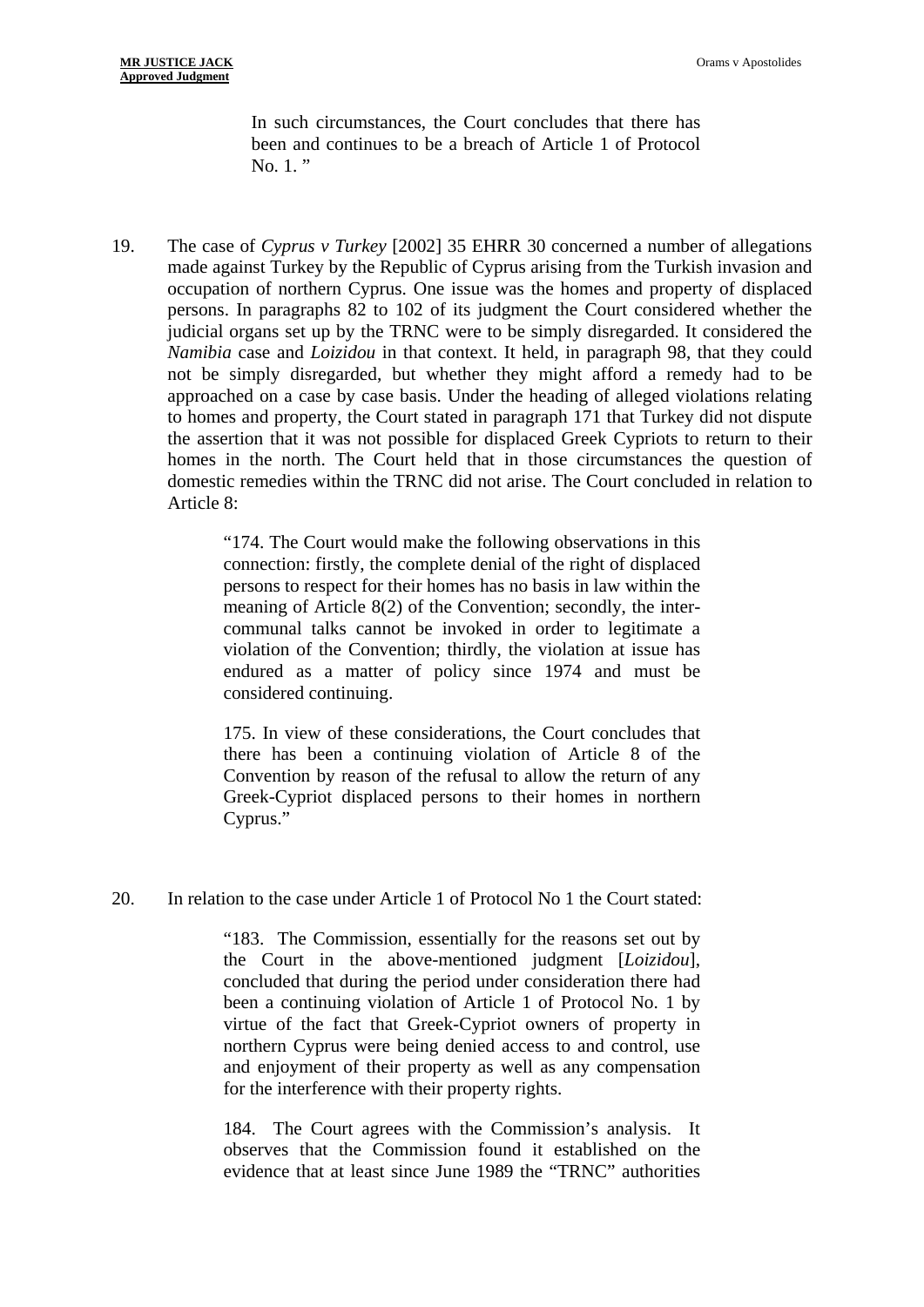no longer recognised any ownership rights of Greek Cypriots in respect of their properties in northern Cyprus. This purported deprivation of the property at issue was embodied in a constitutional provision, "Article 159 of the TRNC Constitution", and given practical effect in "Law no. 52/1995". It would appear that the legality of the interference with the displaced persons' property is unassailable before the "TRNC" courts. Accordingly there is no requirement for the persons concerned to use domestic remedies to secure redress for their complaints."

In paragraph 186 the Court recalled the finding in *Loizidou* that title had not been lost by the operation of Article 159 of the TRNC Constitution. In paragraph 186 it stated that its reasoning in *Loizidou* applied generally to displaced Greek Cypriots who were unable to have access to their property. The Court held that there was a continuing violation of Article 1.

21. The judgment in *Xenides-Arestis v Turkey* was delivered by the European Court of Human Rights on 22 December 2005. The applicant was a Greek Cypriot who had been forced to leave her home and property in Famagusta by Turkish military forces in August 1974. The Court recorded that on 23 April 2003 new measures were adopted by the TRNC regarding crossings between northern and southern Cyprus. It recorded that on 30 June the Parliament of the TRNC had enacted a law setting up an 'Immovable Property, Determination, Evaluation and Compensation Commission'. It recorded the failure of the Annan Plan as a result of its rejection in the Greek Cypriot referendum. It followed its decisions in *Loizidou* and *Cyprus v Turkey* and in two further cases to hold that breaches of Article 8 and of Article 1 of Protocol No 1 were made out. The Court then considered the application of Article 46 which relates to the execution of the Court's judgments. It referred to the widespread nature of the problem of Greek Cypriot property in northern Cyprus, and to the fact that the Court had approximately 1,400 property cases pending before it brought primarily by Greek Cypriots against Turkey. The Court stated:

> "39. Before examining the applicant's individual claims for just satisfaction under Article 41 of the Convention and in view of the circumstances of the instant case, the Court wishes to consider what consequences may be drawn for the respondent State from Article 46 of the Convention. It reiterates that by virtue of Article 46 of the High Contracting Parties have undertaken to abide by the final judgments of the Court in any case to which they are parties, execution being supervised by the Committee of Ministers of the Council of Europe. It follows, *inter alia*, that a judgment in which the Court finds a breach imposes on the respondent State a legal obligation not just to pay those concerned the sums awarded by way of just satisfaction under Article 41, but also to select, subject to supervision by the Committee of Ministers, the general and/or, if appropriate, individual measures to be adopted in their domestic legal order to put an end to the violation found by the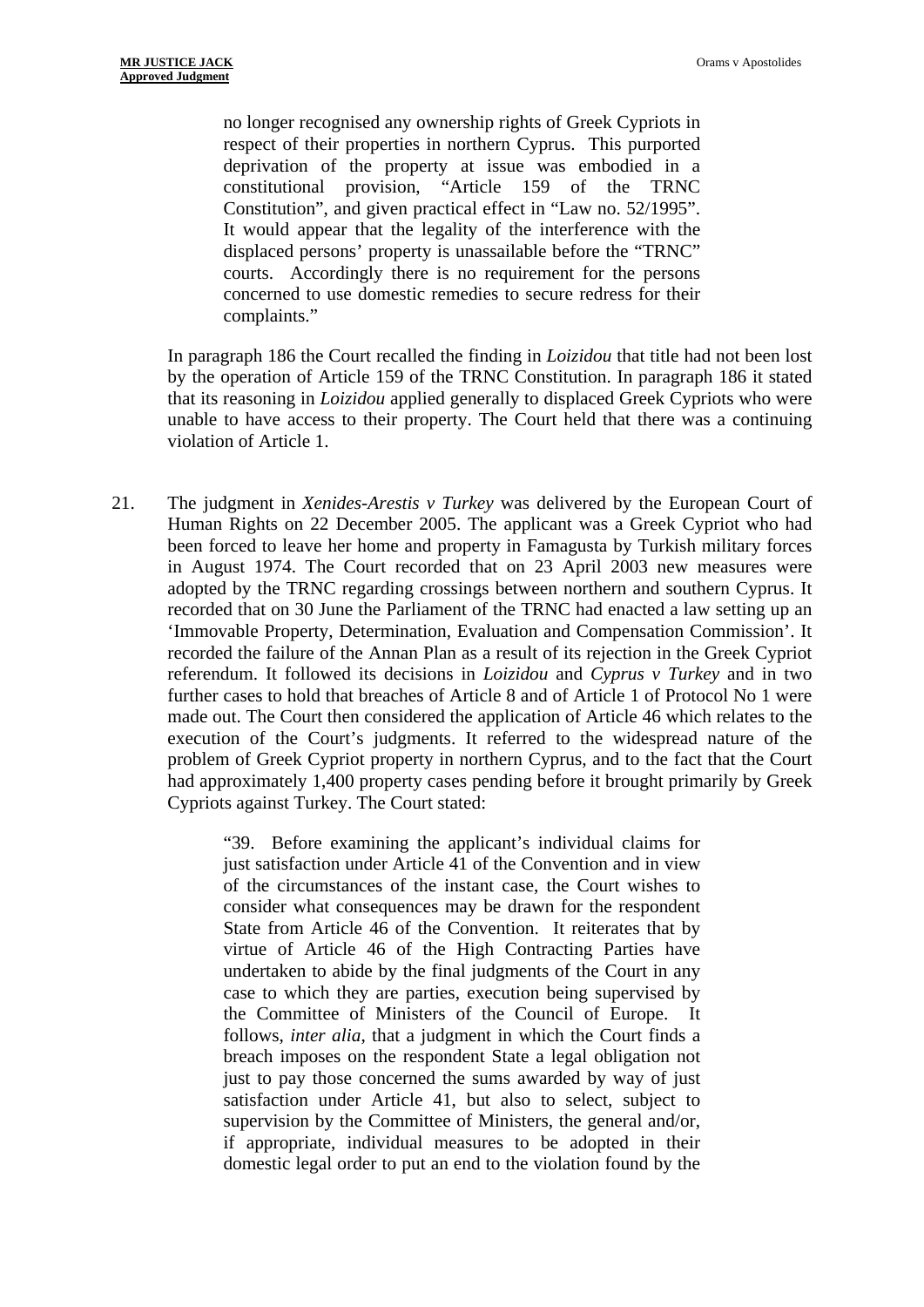Court and to redress so far as possible the effects. Subject to monitoring by the Committee of Ministers, the respondent State remains free to choose the means by which it will discharge its legal obligation under Article 46 of the Convention, provided that such means are compatible with the conclusions set out in the Court's judgment (see *Scozzari and Giunta v. Italy* [GC], no. 39221/98 and 41963/98, § 249, ECHR 2000-VIII, and *Broniowski v. Poland* [GC], no. 31443/96, § 192, ECHR 2004-V).

40. The Court considers that the respondent State must introduce a remedy which secures genuinely effective redress for the Convention violations identified in the instant judgment in relation to the present applicant as well as in respect of all similar applications pending before it, in accordance with the principles for the protection of the rights laid down in Article 8 of the Convention and Article 1 of Protocol No. 1 and in line with its admissibility decision of 14 March 2005. Such a remedy should be available within three months from the date on which the present judgment is delivered and redress should be afforded three months thereafter."

Having considered the submissions made to it in relation to compensation the Court concluded:

"50. In the circumstances of the case, the Court finds that the question of compensation for pecuniary and non-pecuniary damage is not ready for consideration. That question must accordingly be reserved and the subsequent procedure fixed, having due regard to any agreement which might be reached between the respondent Government and the applicant (Rule 75 § 1 of the Rules of Court) and in the light of such individual or general measures as may be taken by the respondent Government in execution of the present judgment. Pending the implementation of the relevant general measures, which should be adopted as provided for in paragraph 40 above, the Court will adjourn its consideration of all applications deriving from the same general cause."

22. I have mentioned the European Court's reference to the Immovable Property Commission set up by the TRNC. The effect of the law setting up the Commission is described in the expert report made for the purpose of the present appeals by Professor Dr Zaim Necatagil who represented Turkey in the three cases just considered. He states that the Commission was set up following the admissibility decision of the European Court in *Xenides-Arestis* of 14 March 2005. He states that the law setting up the Commission 'is presently under the consideration of the European Court of Human Rights which will decide whether it constitutes, under the Convention system, adequate and effective domestic remedies.' He states that the Commission has seven members of whom two are non-Cypriot and jurists of high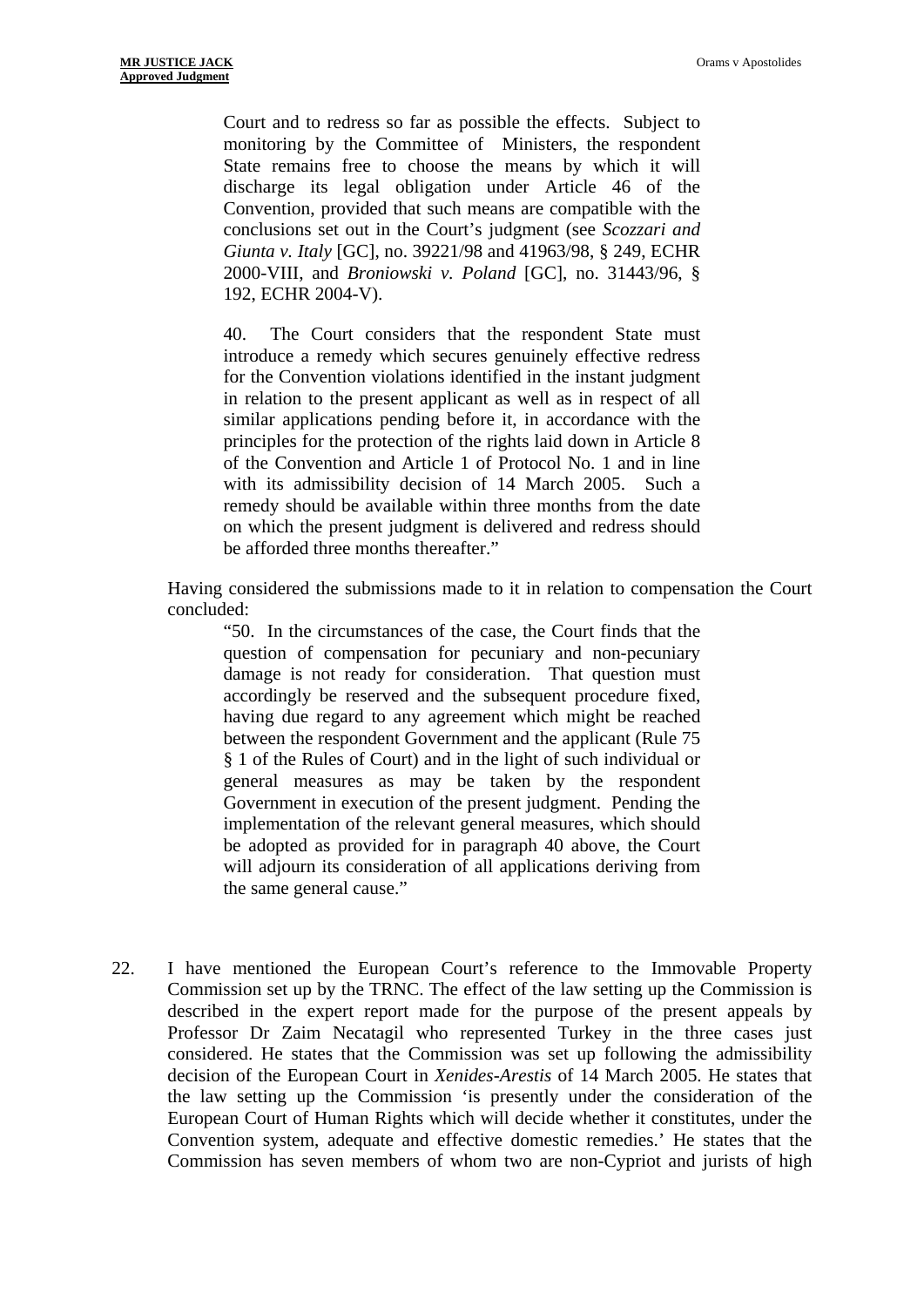standing. He states that the Commission is fully functional and has been receiving applications from members of the Greek Cypriot community.

- 23. With that by way of background I can come to the relevant provisions of Regulation 44/2001 'on jurisdiction and the recognition and enforcement of judgments in civil and commercial matters'. The Regulation is the successor to the Brussels Convention of 1968 and follows it closely in many respects. I will first set out some paragraphs from the preamble to the Regulation:
	- (2) Certain differences between national rules governing jurisdiction and recognition of judgments hamper the sound operation of the internal market. Provisions to unify the rules of conflict of jurisdiction in civil and commercial matters and to simplify the formalities with a view to rapid and simple recognition and enforcement of judgments from Member States bound by this Regulation are essential.
	- (6) In order to attain the objective of free movement of judgments in civil and commercial matters, it is necessary and appropriate that the rules governing jurisdiction and the recognition and enforcement of judgments be governed by a Community legal instrument which is binding and directly applicable.
	- (10) For the purposes of the free movement of judgments, judgments given in a Member State bound by this Regulation should be recognised and enforced in another Member State bound by this Regulation, even if the judgment debtor is domiciled in a third state.
	- (12) In addition to the defendant's domicile, there should be alternative grounds of jurisdiction based on a close link between the court and the action or in order to facilitate the sound administration of justice.
	- (16) Mutual trust in the administration of justice in the Community justifies judgments given in a Member State being recognised automatically without the need for any procedure except in cases of dispute.
	- (17) By virtue of the same principle of mutual trust, the procedure for making enforceable in one Member State a judgment given in another must be efficient and rapid. To that end, the declaration that a judgment is enforceable should be issued virtually automatically after purely formal checks of the documents supplied, without there being any possibility for the court to raise of its own motion any of the grounds for non-enforcement provided for by this Regulation.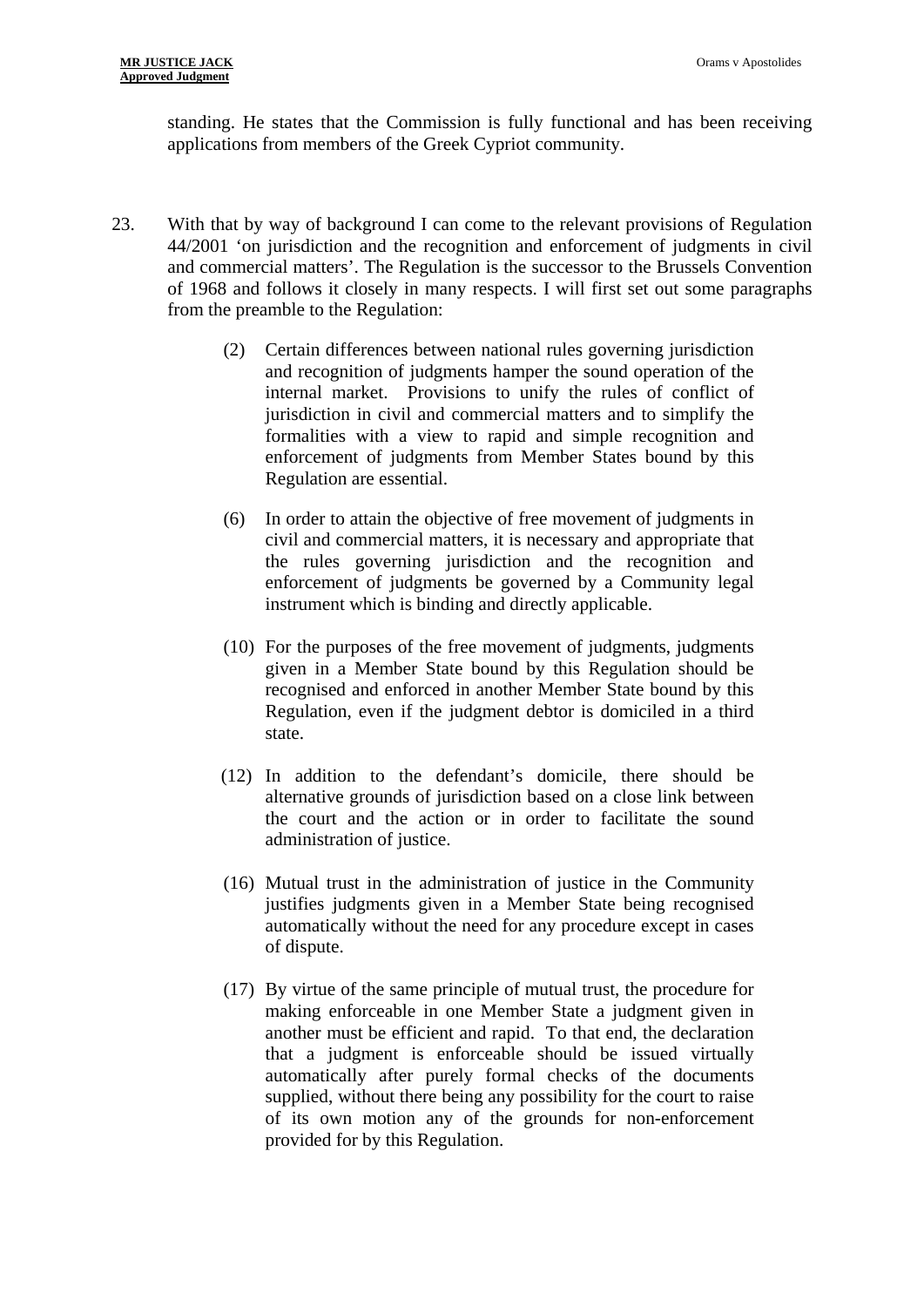- (18) However, respect for the rights of the defence means that the defendant should be able to appeal in an adversarial procedure, against the declaration of enforceability, if he considers one of the grounds for non-enforcement to be present. Redress procedures should also be available to the claimant where his application for a declaration of enforceability has been rejected.
- 24. Article 2 provides the primary rule as to jurisdiction, that persons domiciled in a member state shall be sued there. Article 3 provides that such persons may only be sued in another state by virtue of the rules set out in Sections 2 to 7 of the jurisdiction chapter. Section 6 is headed 'Exclusive jurisdiction'. It consists of one Article, Article 22. That provides:
	- 22. The following courts shall have exclusive jurisdiction, regardless of domicile:

1. In proceedings which have as their object rights *in rem* in immovable property or tenancies of immovable property, the courts of the Member State in which the property is situated.

Paragraph 1 continues with a provision relating to tenancies. Paragraphs 2 to 5 contain provisions relating respectively to companies, public registers, patents, trade marks and so on, and the registration of judgments.

- 25. Article 25 provides:
	- 25. Where a court of a Member State is seised of a claim which is principally concerned with a matter over which the courts of another Member State have exclusive jurisdiction by virtue of Article 22, it shall declare of its own motion that it has no jurisdiction.

Article 33.1 provides:

33. 1. A judgment given in a Member State shall be recognised in the other Member States without any special procedure being required.

Articles 34.1 provides:

- 34. A judgment shall not be recognised:
	- 1. If such recognition is manifestly contrary to public policy in the Member State in which recognition is sought;

Article 35 provides:

35. 1. Moreover, a judgment shall not be recognised if it conflicts with Sections 3, 4 or 6 of Chapter II, or in a case provided for in Article 72.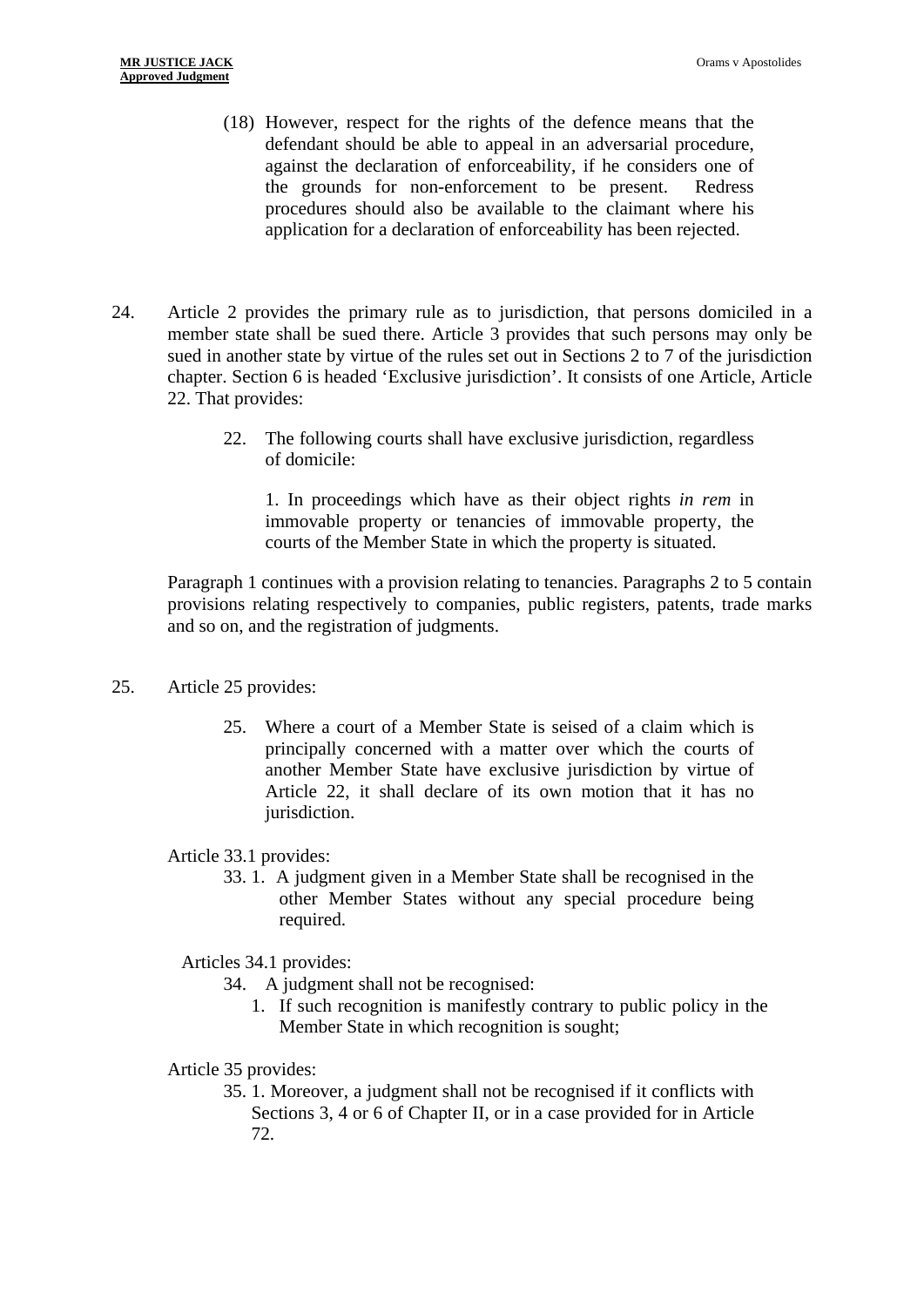2. In its examination of the grounds of jurisdiction referred to in the foregoing paragraph, the court or authority applied to shall be bound by the findings of fact on which the court of the Member State of origin based its jurisdiction.

3. Subject to the paragraph 1, the jurisdiction of the court of the Member State of origin may not be reviewed. The test of public policy referred to in point 1 of Article 34 may not be applied to the rules relating to jurisdiction.

Section 6 of Chapter II consists of Article 22, quoted above, which provides for exclusive jurisdiction in respect of immovable property to vest in the courts of the member state where it is situated.

Article 36 provides:

36. Under no circumstances may a foreign judgment be reviewed as to its substance.

Article 45 provides:

45. 1. The court with which an appeal is lodged under Article 43 or Article 44 shall refuse or revoke a declaration or enforceability only on one of the grounds specified in Articles 34 and 35. It shall give its decision without delay.

2. Under no circumstances may the foreign judgment be reviewed as to its substance.

The effect is that, unless a ground specified in Article 34 or 35 is made out, the declaration of enforceability remains.

- 26. The submission by Mr Tom Beazley Q.C. on behalf of Mr Apostolides is straightforward. The Republic of Cyprus and the United Kingdom are both Member States of the European Union. The Regulation applies between them in relation to the judgments of the Nicosia District Court. The judgment does not conflict with Article 21.1 and so the Article 35.1 does not require that the judgment should not be recognised. Therefore Article 45 requires that the appeal be dismissed. It is submitted that there is no conflict with Article 22.1 because the land is not situated in another Member State, that is, a Member State other than Cyprus. The land is in fact within the territory of the Republic of Cyprus although not within the area it controls. That is clear, it is submitted, from the Treaty of Accession and Protocol 10. Further, because the case does not fall within Article 22.1 or any other exception permitted by Article 45.1, Article 35.3 prohibits this court from examining the jurisdiction of the Cyprus court.
- 27. The submission made by Miss Cherie Booth Q.C. on behalf of Mr and Mrs Orams rested on the suspension of the *acquis* in those areas of the Republic of Cyprus over which its government does not exercise effective control. That is the area which is within the control of the TRNC, and includes the land involved in the present appeals.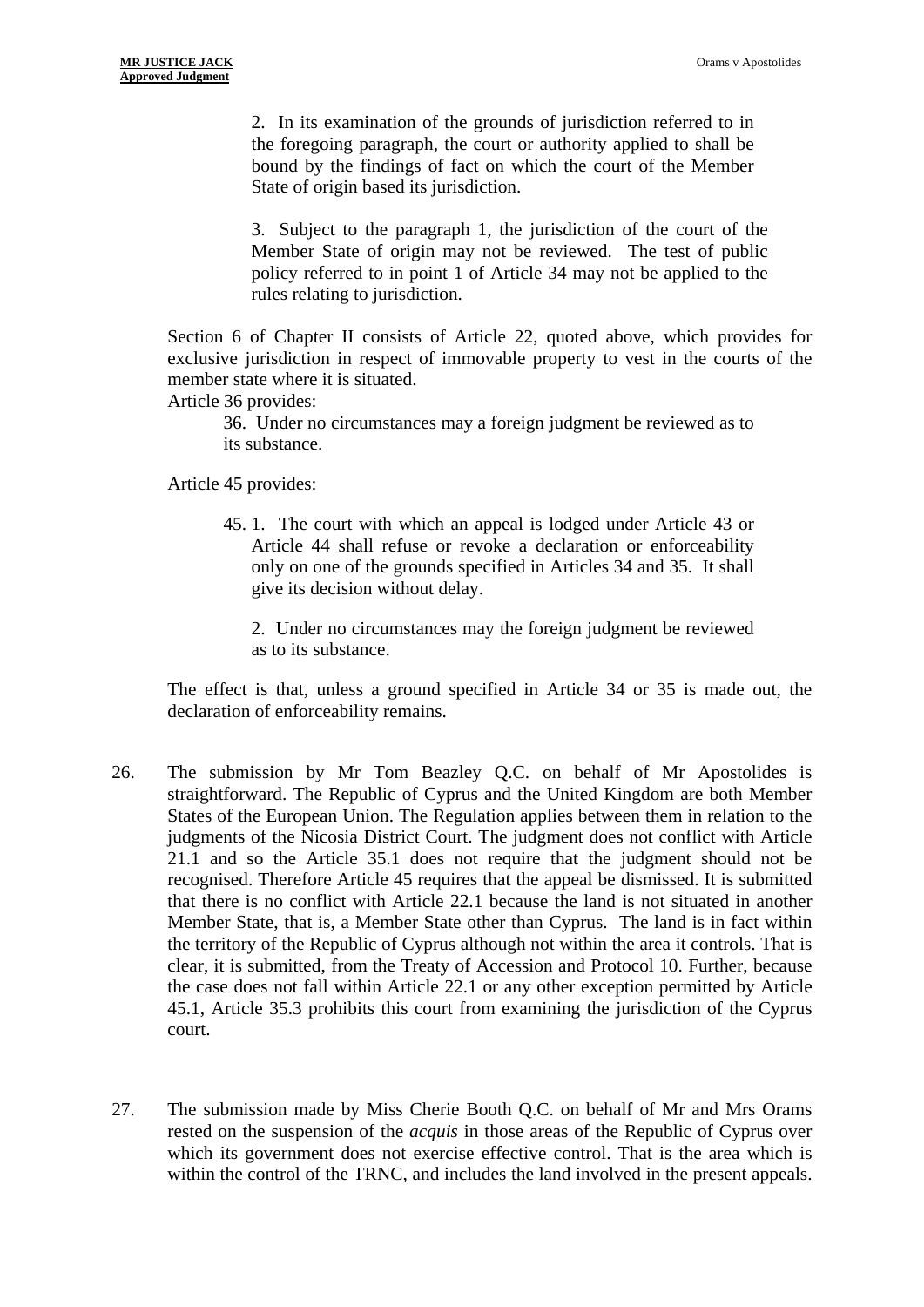Miss Booth submitted that the effect of the Protocol was to take the area in the control of the TRNC out of the application of Regulation 44/2001 – Outline Submissions, paragraph 4.15. Put at its starkest, this comes to saying that the registration proceedings are misconceived and of no effect because they are made under a legal instrument which does not apply. The submissions which I heard did not perhaps take it so far, but that is, I think, the logical end point.

- 28. In support of her submission Miss Booth relied on *the Commission of the European Communities v United Kingdom [2003] ECR I-9481, Jersey Produce Marketing Organisation Ltd v The State of Jersey and Another* [2005] ECR I-9543 and *KappAhl Oy* [1998] ECR I-8069. These cases in the European Court are concerned with the construction of limitations on the application of particular aspects of Community law to particular territories. They show that treaty provisions providing for the admittance of a state to the European Union may prevent the application of Community law or aspects of it, to a particular territory such as, in the first case, Gibraltar. But they do not help further. Mr Beazley relied on *R v MAFF ex parte Anastasiou (Pissouri) Ltd*  [1994] ECR I-3087. That case concerned an 'agreement establishing an association between the European Economic Community and the Republic of Cyprus' providing for preferential arrangements for citrus fruits and potatoes originating from Cyprus. The agreement provided for the originating status of products to be certified by the 'customs authorities of the exporting State'. It was held that Member States were precluded from accepting certificates from the TRNC and the de facto division of Cyprus did not warrant a departure from the provisions of the agreement, the only Cypriot State which was recognised being the Republic of Cyprus. I do not find this of assistance beyond its emphasis on the lack of status of the TRNC.
- 29. Mr Beazley submitted that the purpose of Protocol 10 was to prevent the Republic of Cyprus from being found in breach of Community law by reason of matters occurring in northern Cyprus and beyond its control. He is probably right that this was a purpose. I was not, however, referred to any material which showed what the function of the Protocol was other than a practical solution to the admission of the Republic of Cyprus to the European Union while the division of the island remained. It is for that purpose that I have set out the preamble to the Protocol. In my view there is no reason to limit the intended effect of the Protocol as Mr Beazley suggests. If there was a single, defined intention on the part of the parties to the Treaty of Accession and its Protocols it may equally have been to provide in practical effect that the area controlled by the TRNC should not the subject to Community law for any purpose. It must be doubted whether the question which faces this court was in the minds of any of those who were involved with the content of the Treaty and its Protocols at that time.
- 30. I fully recognise the difficulty of the problem. I have concluded, however, that the correct analysis is that the effect of the Protocol is that the *acquis,* and therefore Regulation 44/2001, are of no effect in relation to matters which relate to the area controlled by the TRNC, and that this prevents Mr Apostolides relying on it to seek to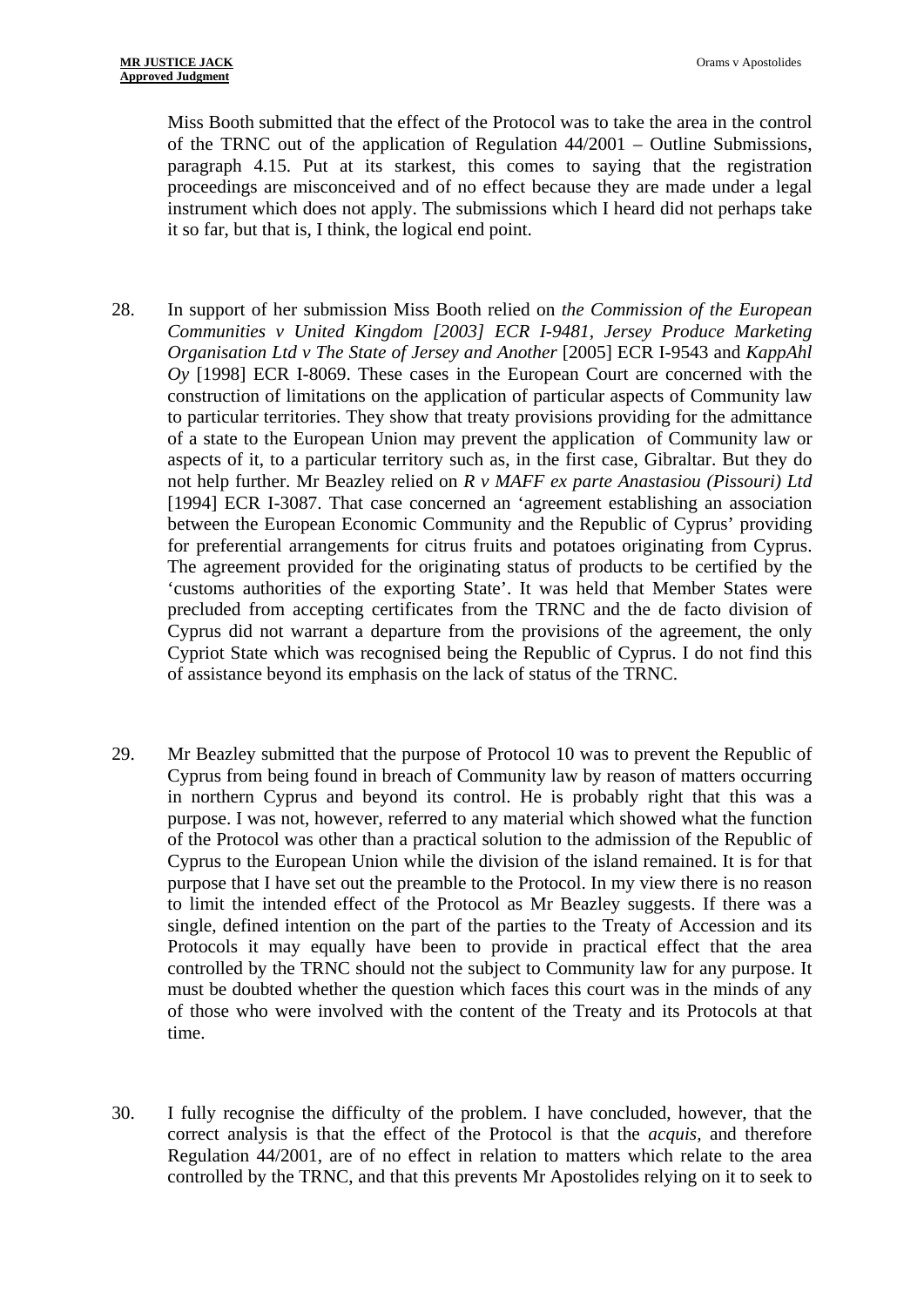enforce the judgments which he has obtained. Just as, in accordance with Mr Beazley's submission, Mr Apostolides could not rely on the *acquis* against his own government in connection with his human rights arising from matters relating to the area controlled by the TRNC, he cannot rely on the *acquis* against Mr and Mrs Orams to enforce his judgments against them. Whether or not that is right is a matter of law. But it is the answer which avoids the conflict which must otherwise arise in cases such as the present between the de facto situation in northern Cyprus and its system of law, and the enforcement of judgments such as the present against the new 'owners' of Greek Cypriot property, who have assets elsewhere in the European Union. That, it seems to me, is an international problem ill-suited to be resolved by private litigation. The cases which I have cited in the European Court of Human Rights show that compensation can be obtained at a higher level of litigation, with the State of Turkey as the defendant. They show also the development through the influence of that court of a scheme to provide compensation. These practical considerations support the conclusion that Protocol 10 is to be given the effect I have found that it should have.

- 31. I do not think that the case for Mr and Mrs Orams on this aspect of the appeal can be put in any other way. The land is within the Republic of Cyprus. There is no conflict with Article 22.1 of the Regulation. It is not within the territory of another Member State. The cases in the European Court of Human Rights show that the laws of the TRNC cannot be relied on by Mr and Mrs Orams to deprive Mr Apostolides of his title to the land. In any event that would involve a review of the substance of the judgment of the District Court of 19 April 2005, contrary to Article 36. So on these matters I accept the submissions of Mr Beazley.
- 32. Before leaving this aspect of the appeals there are two further matters I should mention. First, Mr Beazley did not accept that the judgments of the Nicosia District Court were wholly related to 'immovable property' in the sense that it is used in Article 22.1. He did not develop the submission, but I understand it to be that the orders for costs stood separately and were enforceable regardless of the position under the Article. I do not consider that orders for costs can be separated from the underlying dispute which gives rise to them. If the subject matter of an action falls within Article 22.1, all the orders which are made in it are to be treated as falling within the Article. Jurisdiction cannot be divided unless the subject matter of the dispute should itself be divided. That is not the case here.
- 33. The second matter is something which requires mention, but no more than that. I heard no argument as to the manner in which the judgments might be enforced against Mr and Mrs Orams in England. In so far as they provide for the payment of money there would not seem to be any difficulty. In so far as they provide for action by Mr and Mrs Orams in relation to their property within the TRNC, the position may be more complex. It is the case of Mr and Mrs Orams that it would be contrary to the law of the TRNC for them to act as the judgments require.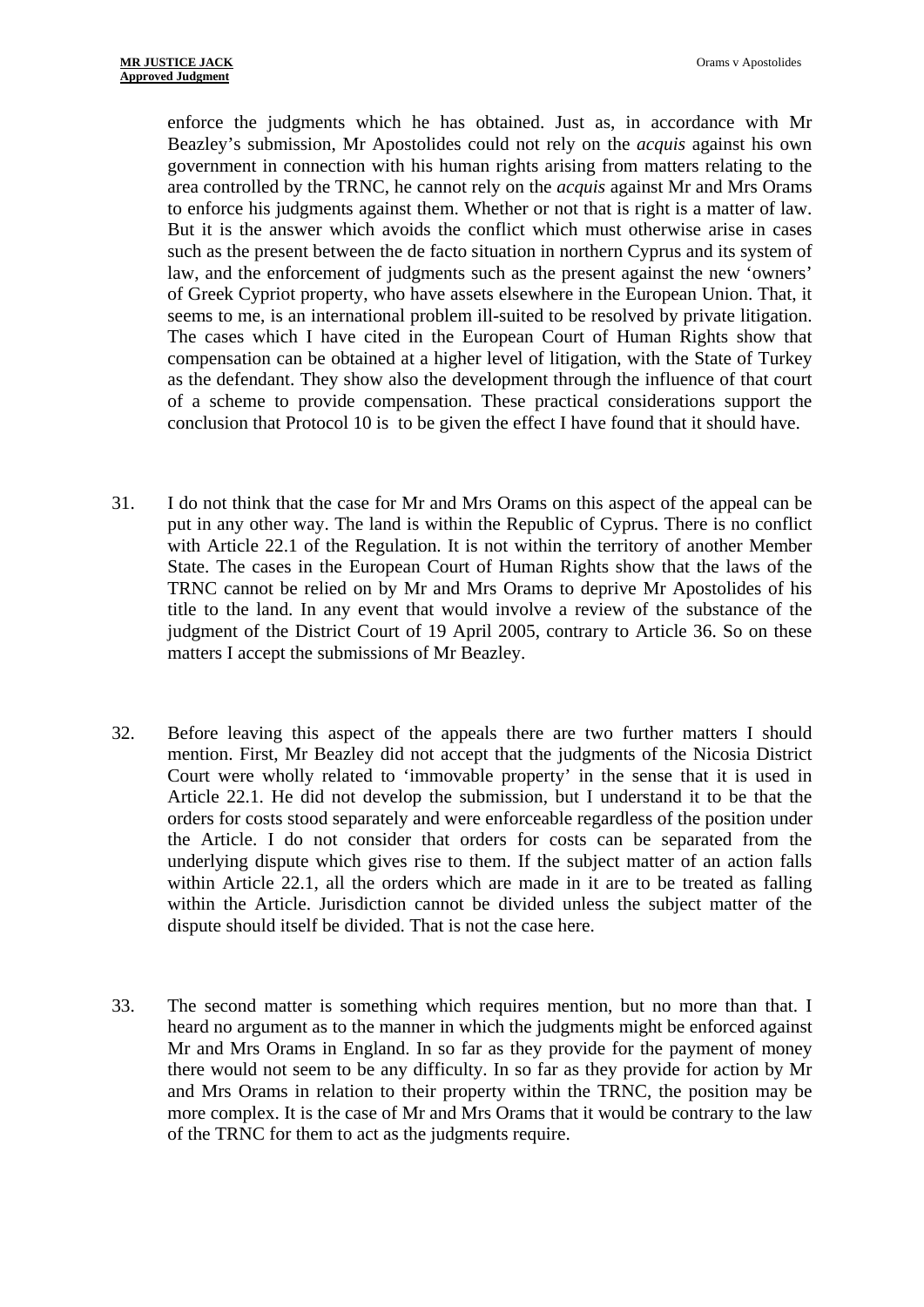34. If I am right in my conclusion that the effect of Protocol 10 is that Mr Apostolides cannot rely on Regulation 44/2001, that is determinative of the appeals in favour of Mr and Mrs Orams. I should nonetheless consider the further grounds which were raised for refusing recognition to the judgments and for according it.

## Issues arising on Article 6 of the Human Rights Convention

35. The submission on behalf of Mr and Mrs Orams was that the judgments should not be enforced because they were contrary to public policy in England, which is a ground of non-recognition provided by Article 34.1 of the Regulation. It was submitted that Article 6 of the Convention required not simply that a state should provide an opportunity for trial in accordance with the Article but also a means of execution of a judgment. That is established by the decision of the European Court of Human Rights in *Immobiliare Saffi v Italy*, judgment of 28 July 1999. It was submitted that Article 6 was engaged because 'the issue of an order that is impossible to enforce is manifestly unfair and contrary to Article  $6(1)'$  – Outline Submissions, paragraph 6.7. It is said that the judgment of the Nicosia District Court cannot be enforced in the area where the land is situated. That is true. There is no means of enforcing the judgment in Lapithos. It is further the case of Mr and Mrs Orams that to comply with the judgment would put them in breach of the law of the TRNC. But the right to a means of execution included in Article 6 is a right which is vested in Mr Apostolides as the judgment creditor. It would seem that he would be unable to bring a case before the European Court against the Republic of Cyprus for failing to provide a means of execution because the situation is excepted by Protocol 10 to the Treaty of Accession. But on any view there are no rights vested in Mr and Mrs Orams under Article 6 which are in play here. No question of the enforcement of the judgments being contrary to public policy arises in connection with the Article.

### Issues arising in connection with Article 1 of Protocol No 1 to the Human Rights Convention.

36. It is asserted that recognition of the judgments would be contrary to public policy and so, in accordance with Article 34.1, they should not be recognised, because by them the property of Mr and Mrs Orams is being expropriated contrary to Article 1 of Protocol No 1 to the Convention. In my judgment that misunderstands the nature of the Nicosia proceedings. In those proceedings the court considered whether Mr Apostolides had title to the land or whether Mr and Mrs Orams did. The court held in favour of Mr Apostolides and that Mr and Mrs Orams were trespassers. They were not title holders whose title was being expropriated; they were not owners whose property was being taken from them; they were trespassers who were to be treated as such. Article 1 is simply not engaged.

### Issues arising in connection with the judgment of 9 November 2004 being a default judgment

- 37. Article 34.2 of Regulation 44/2001 provides:
	- 34. A judgment shall not be recognised:

1. ………..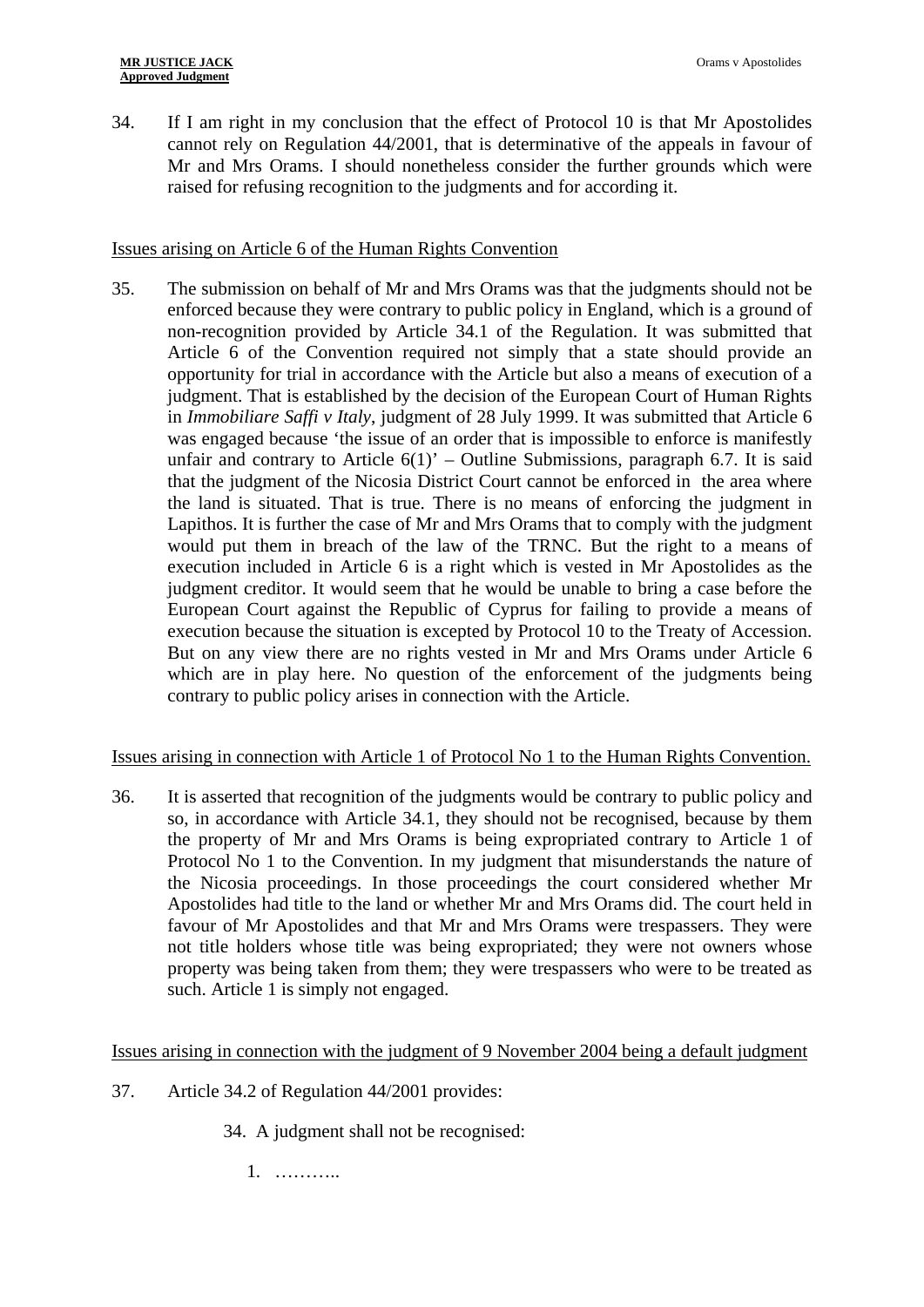2. Where it was given in default of appearance, if the defendant was not served with the document which instituted the proceedings or with an equivalent document in sufficient time and in such a way as to enable him to arrange for his defence, unless the defendant failed to commence proceedings to challenge the judgment when it was possible for him to do so.

38. For recognition to be refused the words of the Article require:

(1) that the judgment was given in default of appearance;

(2) that the defendant was not served with, here, the writ in sufficient time and in such a way as to enable him to arrange his defence; and

(3) that the defendant did commence proceedings to challenge the judgment when it was possible for him to do so.

- 39. The third requirement was not present in the equivalent Article in the Brussels Convention, Article 27.2. Under that Article a defendant could ignore the proceedings and a default judgment provided he could establish the second requirement.
- 40. Mr Beazley submitted that it had been the position under Article 27.2 of the Brussels Convention, and is the position under Article 34.2 of the Regulation, that, where the defendant applied to have the default judgment set aside and failed, the 'flaw' of default was cured and a defendant could not rely on the Article. This would have the effect of posing a fourth requirement, namely that the defendant shall not have failed in an application to have the judgment set aside.
- 41. There are thus two main issues arising in connection with the default judgment:

(1) Is the second requirement of Article 34.2 – not being served in sufficient time etc. - made out?

(2) Are Mr and Mrs Orams barred from relying on the Article by the failure of their application to have the default judgment set aside on the ground that they had no sufficiently arguable defence to the claim?

Both of these questions raise matters which are difficult and are not covered, at least directly, by the jurisprudence of the European Court.

The second requirement of Article 34.2

42. It is now accepted that service was good in accordance with the law of the Republic of Cyprus. There is also no dispute that the judgment entered on 9 November 2005 was entered in accordance with that law. It remains the duty of this court as the court which is asked to enforce the judgment to consider whether the second requirement of Article 34.2 is established. The period which the court should consider as the period which was available to enter an appearance is the period between service and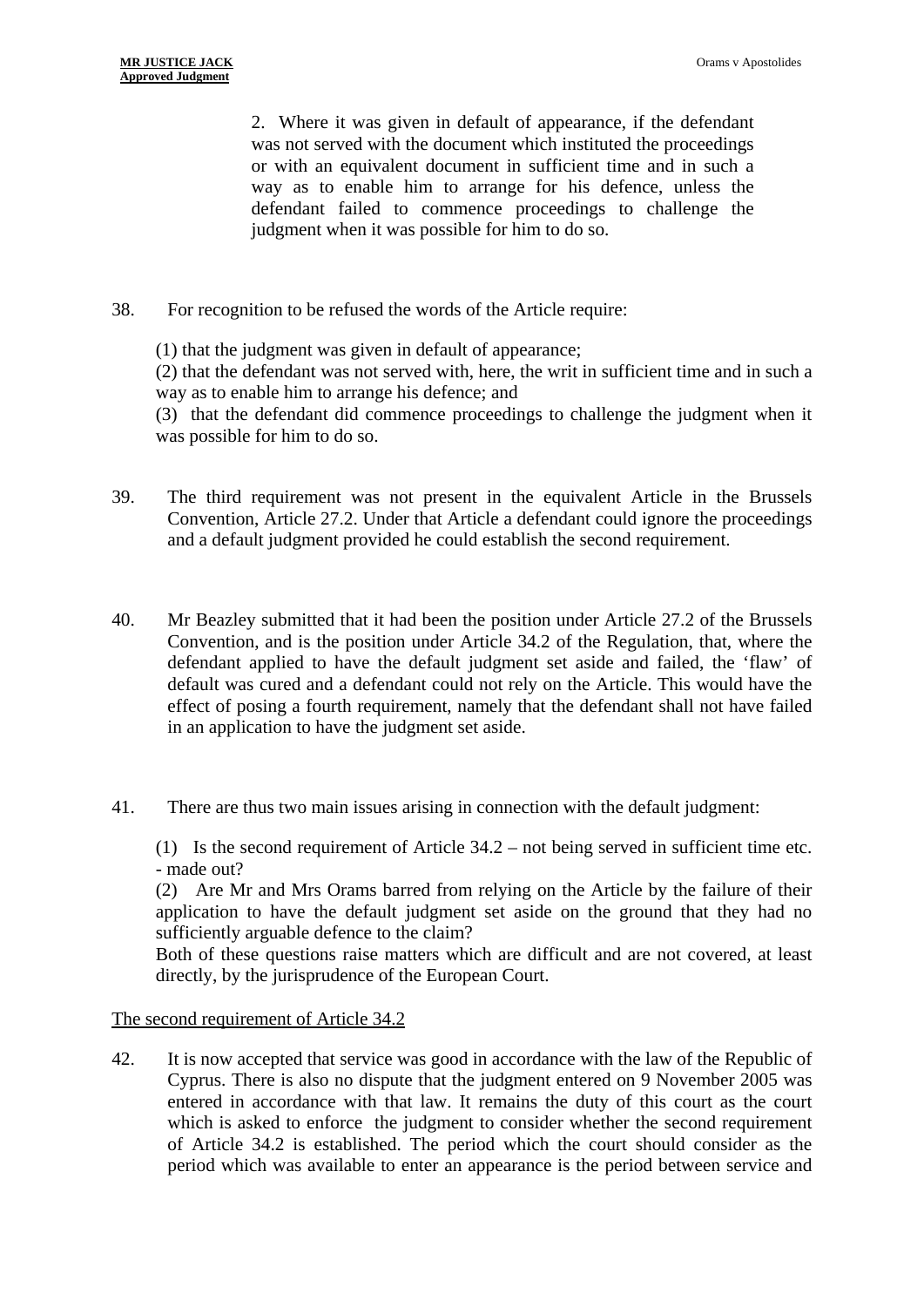the entry of the default judgment: *TSN Kunstoffrecycling GMBH v Jurgens* [2002] EWCA Civ 11, [2202] 1 WLR 2459. Service was effected on Tuesday, 26 October 2004. The default judgment was entered on Tuesday, 9 November, leaving an interval of 13 days including two weekends in which to enter an appearance.

- 43. I must now return to the question of what happened in connection with the service of the writ on Mr and Mrs Orams. My findings are based on the oral evidence of Mrs Orams and Mr Candounas, the lawyer acting for Mr Apostolides, and the relevant witness statements. Those included a witness statement from Mr Mentes, the Turkish Cypriot lawyer instructed by Mrs Orams to act for her husband and herself in the proceedings. He did not give evidence. Mrs Orams made a statement in support of her application to have the default judgment set aside, which was dated 15 November 2005. Paragraphs 4 and 5 deal with what she did after she had been served. Even taking account of possible translation difficulties (from English to Turkish and back) they fail to set out in a coherent way what she did. That is a matter of drafting, and would not seem to have been her responsibility. Mr Mentes is referred to as 'an advocate of mine who knew Greek'. It is stated that her husband told her to contact him. But it is then stated that she talked to three to five people in Lapithos who could not read Greek. Mr Mentes's statement also made on 15 November 2005 begins 'The Defendants/Petitioners are the customers of my office. Being foreigners they, from time to time, consult me in the TRNC and obtain legal opinion on the local laws and regulations.' Yet Mrs Orams evidence to me was that she had no dealings with Mr Mentes before 5 November 2004, and that he was recommended to her by a friend. These evidential difficulties were compounded by the fact for much of her time in the witness box Mrs Orams was very emotional, which made it more difficult to test her evidence. Mrs Orams made a further statement dealing with the service of the writ and what she did in consequence, which is dated 19 July 2005. I have concluded that I should accept Mrs Orams' evidence that she had no contact with Mr Mentes prior to 5 November 2005. First, there is nothing apart from the witness statements to suggest that Mr and Mrs Orams had previously used any lawyer in Cyprus apart from Mr Osman who had acted in the purchase of the land. Second and more important, I do not think that Mrs Orams' account of her search for a lawyer who could act for her is an invention. If she and her husband were already using Mr Mentes, she would surely have gone to him sooner. It is possible that Mr Mentes – who, I think, drafted the statements of 15 November 2004, thought, incorrectly, that Mr and Mrs Orams had previously used his partnership.
- 44. My further findings of fact are as follows. On Tuesday, 26 October 2004, the day the proceedings were issued, two persons, Mr Tyrimos, a court process server and a Greek Cypriot from Nicosia, and Mr Fevzi, a Turkish Cypriot who was employed in the office of Mr Candounas, approached Mrs Orams while she was watering her garden at dusk. They were filmed on video by Mr Candounas who had walked through an orchard with Mr Apostolides to secure a vantage point. I was shown the film. It was not informative. It showed it as being fully light, but a video camera will adjust for fading light. Mr Tyrmamos asked Mrs Orams in English if she was Mrs Linda. When she said that she was, he told her that he had some papers for her. He did not say who he was. He put them into her hand. They were in Greek which she does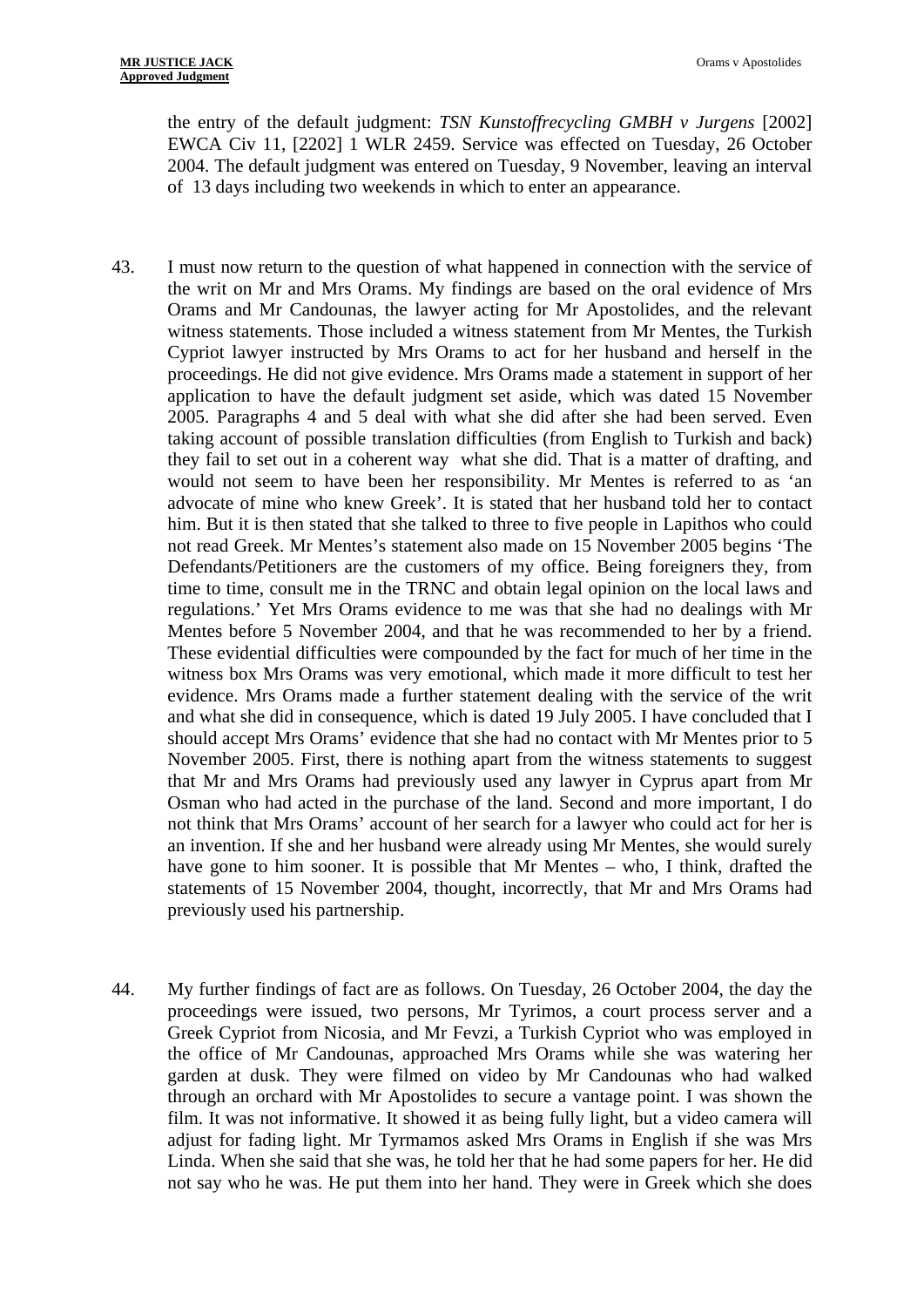not know. She asked him who he was and what were the papers. He did not answer at first. Then he said that he did not know what they were, and that he did not speak Greek but only English and Turkish. He said he was just the messenger. All of that was untrue. Then he produced a pen and asked her to sign for them. Mrs Orams was alarmed by what was happening. Her husband was not there but on the way to the airport returning to England. She pretended that he was present and said that she would fetch him. Her intention was to go into the house and close the door, and then to telephone a friend. But when she said she would fetch him, Mr Tyramos said 'No problem, no problem', and the two men left hurriedly. No doubt their conduct was partly a reflection of nervousness at being where they were with the task they had. Mrs Orams realised that the papers they had left with her were of a legal and official nature. She did not know that she had been served with a writ. All that was in English were her name and her husband's name and their address.

- 45. The next day, Wednesday, Mrs Orams was able to speak to her husband. They decided he should remain in England and she would deal with the matter. She began by trying to speak to her Turkish builder, which she was not able to do until Friday, 29 October. He agreed to try and find someone to help. On Monday, 1 November, he advised her to seek advice from a Maronite lawyer, Mr Liatsos. Mrs Orams was not able to obtain an appointment to see him until the next day, Tuesday. He translated the bones of the writ. But he said he was not qualified to act for her in the action. He suggested she go to the lawyer who had acted in the purchase of the land. That was Mr Osman. She found he had effectively retired and his practice had been taken over by his daughter. She was able to see her the next day only to be told that she was not qualified to work in the courts of the Republic of Cyprus. Mrs Orams was finally recommended to Mr Gunes Mentes. He could not see her until 5 pm on Friday 5 November. He explained to her for the first time that there was a time limit on entering an appearance, namely 10 days. He said that he would have the writ translated and would attend at the District Court on the following Monday to enter an appearance. Mrs Orams gave Mr Mentes a written retainer in English. He did not in fact attend at court until Tuesday 9 November. He has not explained why that was. A judgment in default had been entered by Mr Candounas on behalf of Mr Apostolides on that day. Mr Mentes discovered that when he went to the Registrar's office. The Registrar refused to accept his retainer because it was in English.
- 46. The next question is how should the court approach the issue whether the writ was served 'in sufficient time and in such a way as to enable [the defendant] to arrange for his defence'. Does the court take account of the circumstances relating to service and perhaps the defendant's situation, and then ask whether the time available, here 13 days, should have been sufficient? Or should the court also take account of such difficulties as actually occurred? What on any view must be left out of account is time lost through the inaction of the defendant, or his lawyer, or a failure to act as might be reasonably expected of him in the circumstances.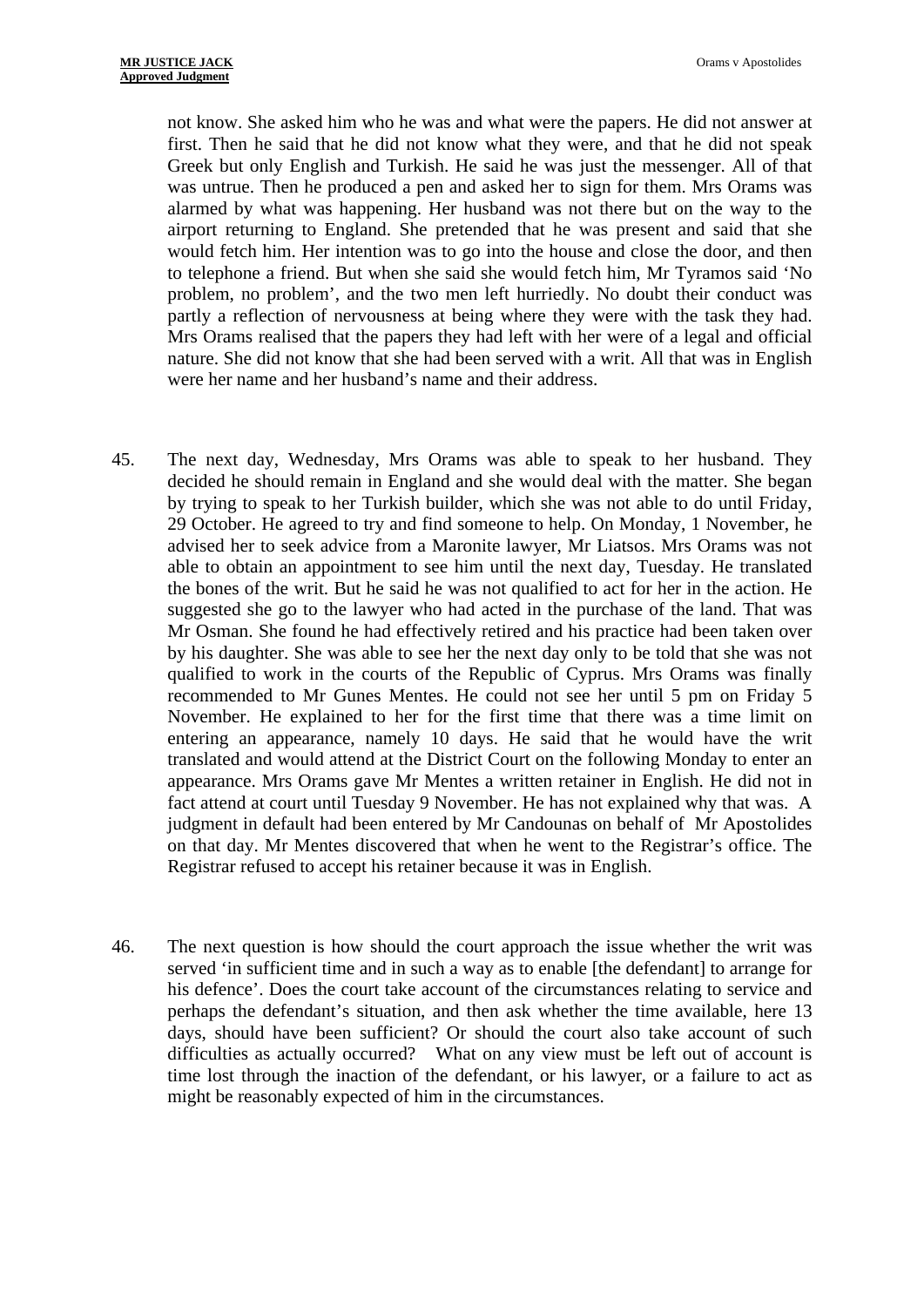- 47. No decisions were cited which deal directly with that question, but there are decisions which may throw light upon it.
- 48. It is as well, however, to begin with the Jenard Report on the Brussels Convention. The Report states with regard to Article 27.2:

"Where judgment is given abroad in default of appearance, the Convention affords the defendant double protection.

First, the document must have been duly served. In this connection reference must be made to the internal law of the State in which the judgment was given, and to the international conventions on the service abroad of judicial instruments. .….

Secondly, even where service has been duly effected, recognition can be refused if the court in which recognition is sought considers that the document was not served in sufficient time to enable the defendant to arrange for his defence."

49. In *Klomps v Michel* [1981] ECR 1593 the proceedings were started by the service of an order for payment on the alleged debtor in the Republic of Germany. That was done by lodging the order at the post office with written notice of it being left at the address supplied for the debtor by the creditor. German law then allowed three days or until the court issued an order for its enforcement, there six days, for the debtor to respond. The debtor then had a week in which to lodge an objection to the enforcement order. In fact four months went by before the debtor objected, and he claimed that he habitually resided in the Nederlands. His objection was dismissed as out of time and the German court held that according to German law he was habitually resident at the address were service was effected. The creditor sought to enforce the order against the debtor in the Nederlands. The Dutch court referred the issues arising under Article 27.2 of the Brussels Convention to the European Court. The court held that Article 27.2 was intended to ensure that a judgment was not recognised under the Convention if the defendant had not had an opportunity of defending himself in the original court. It held that the court in which enforcement was sought 'must take account only of the time, such as that allowed under German law for submitting an objection to the order for payment, available to the defendant for the purpose of preventing the issue of a judgment in default … .' It held that the dismissal by the German Court of the objection to the enforcement order as inadmissible on the ground that the objection was out of time meant that the decision given in default remained intact. It was then for the Dutch court as the court where enforcement was sought to make the examination prescribed by Article 27.2. It stated that a decision as to service by the German court left it to the Dutch court to make a factual examination whether the time was sufficient to enable the defendant to arrange for his defence. The Dutch court had asked whether it was sufficient that the document reached the habitual residence of the defendant in good time or must it also be examined whether service there was sufficient to ensure that the document would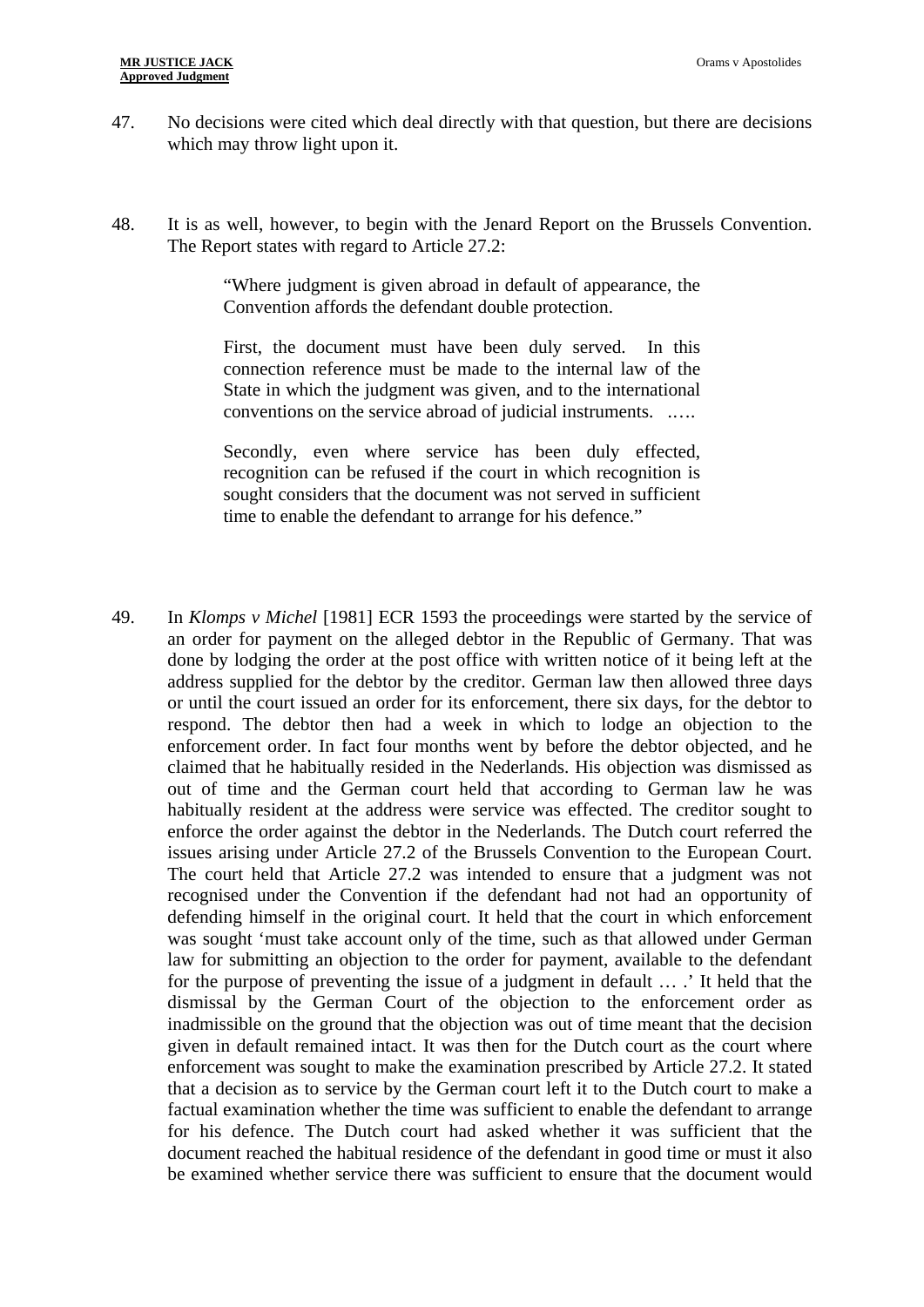reach the defendant in good time. The European Court stated that the Dutch court was asking whether the enforcing court must proceed on the assumption that a defendant is able to prepare his defence as soon as the document which instituted the proceedings reaches his habitual residence. The court held:

- "19. In this connection it must be stated first of all that Article 27, point 2, does not require proof that the document which instituted the proceedings was actually brought to the knowledge of the defendant. Having regard to the exceptional nature of the grounds for refusing enforcement and to the fact that the laws of the Contracting States on the service of court documents, like the international conventions on this subject, have as their objective the safeguarding of the interests of defendants, the court in which enforcement is sought is ordinarily justified in considering that, following due service, the defendant is able to take steps to defend his interests as soon as the document has been served on him at his habitual residence or elsewhere. As a general rule the court in which enforcement is sought may accordingly confine its examination to ascertaining whether the period reckoned from the date on which service was duly effected allowed the defendant sufficient time to arrange for his defence. Nevertheless the court must consider whether, in a particular case, there are exceptional circumstances which warrant the conclusion that, although service was duly affected, it was, however, inadequate for the purposes of enabling the defendant to take steps to arrange for his defence and, accordingly, could not cause the time stipulated by Article 27, point 2, to begin to run.
- 20. In considering whether it is confronted with such a case the court in which enforcement is sought may take account of all the circumstances of the case in point, including the means employed for effecting service, the relations between the plaintiff and the defendant or the nature of the steps which had to be taken in order to prevent judgment from being given in default. If, for example, the dispute concerns commercial relations and if the document which instituted the proceedings was served at an address at which the defendant carries on his business activities the mere fact that the defendant was absent at the time of service should not normally prevent him from arranging his defence, above all if the action necessary to avoid a judgment in default may be taken informally and even by a representative.
- 21. The reply to that part of the fourth question should therefore be that the court in which enforcement is sought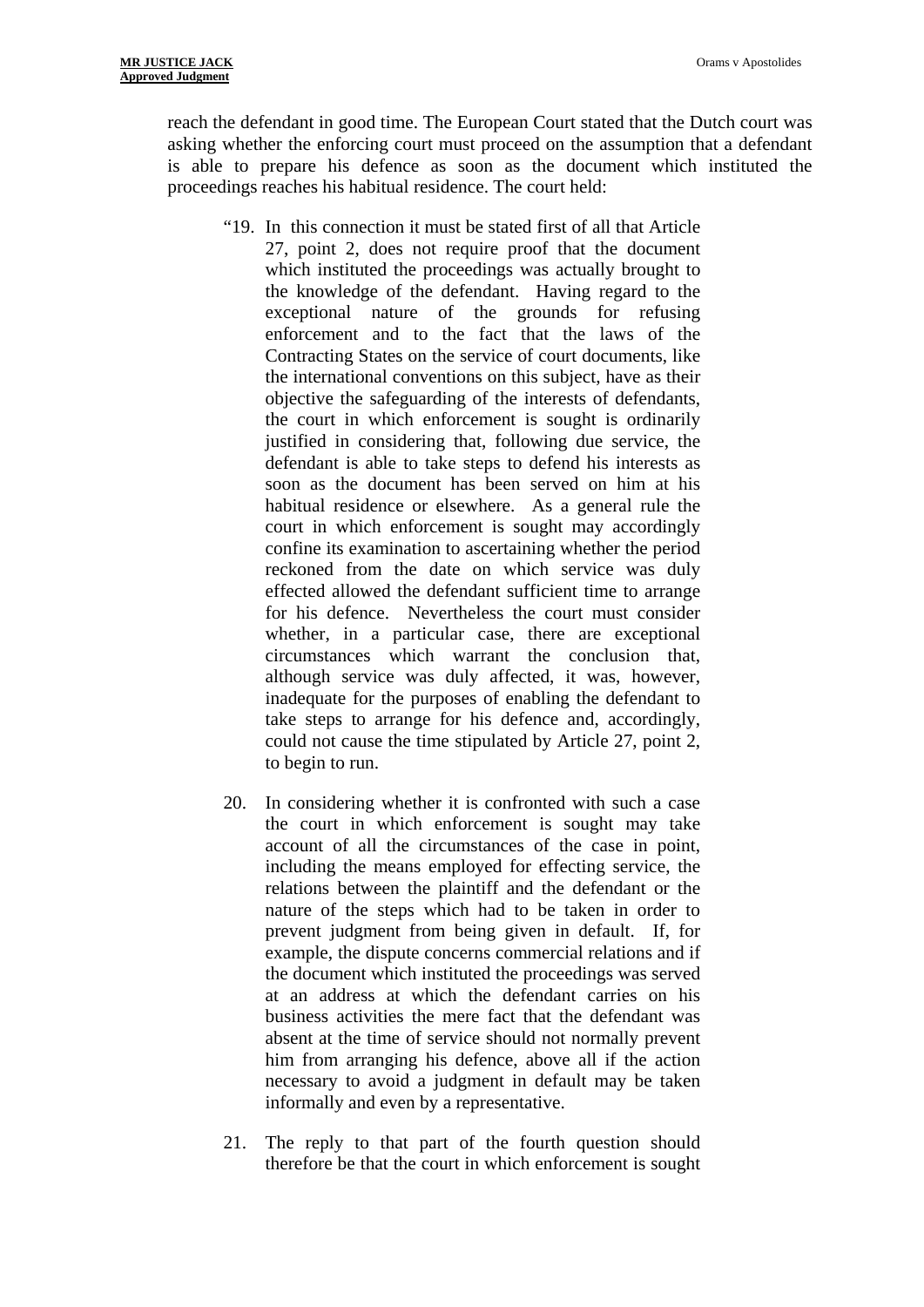may as a general rule confine itself to examining whether the period reckoned from the date on which service was duly effected allowed the defendant sufficient time for his defence. However the court is also required to consider whether, in a particular case, there are exceptional circumstances such as the fact that, although service was duly effected, it was nevertheless inadequate for the purpose of causing that time to begin to run."

The reference in paragraph 19 to 'exceptional circumstances' relates to the court's ability to consider the circumstances of service in the context of whether the defendant had sufficient time to arrange his defence.

50. In *Debaecker v Bouwman* [1981] ECR 1779 Mr and Mrs Debaecker had let a property in Antwerp to Mr Bouwman, who left without giving notice or a forwarding address. He had established his residence at the premises and was registered as a citizen of Antwerp. He was served with the writ by service at the police station in Antwerp in accordance with Belgian law. Later he terminated the tenancy by a letter to the claimants' lawyer and gave a new address. A judgment in default of appearance was obtained subsequently. It was sought to enforce the judgment in the Nederlands. The European Court stated that:

> '[Article 27.2] takes account of the fact that certain Contracting States make provision for the fictitious service of process where the defendant has no known place of residence. The effects that are deemed to follow from such fictitious service vary and the probability of the defendant's actually being informed of service, so as to give him sufficient time to prepare his defence, may vary considerably, depending on the type of fictitious service provided for in each legal system.'

The court later stated:

- "19. ……. it should be pointed out first that, if the circumstances to be taken into account were confined to those which were known at the time of service, there would be a danger of interpreting the requirement of service in sufficient time in such a restrictive and formalistic manner that it would in fact coincide with the requirement of due service, thus negating one of the safeguards laid down by the Convention for protection of the defendant.
	- 20 Accordingly, in order to ascertain whether the requirement of service in sufficient time was fulfilled – that requirement being laid down precisely in order to ensure that the defendant's rights are effectively protected – regard must be had to facts which, although occurring after service was effected, may none the less have had the effect that service did not in fact enable the defendant to arrange for his defence.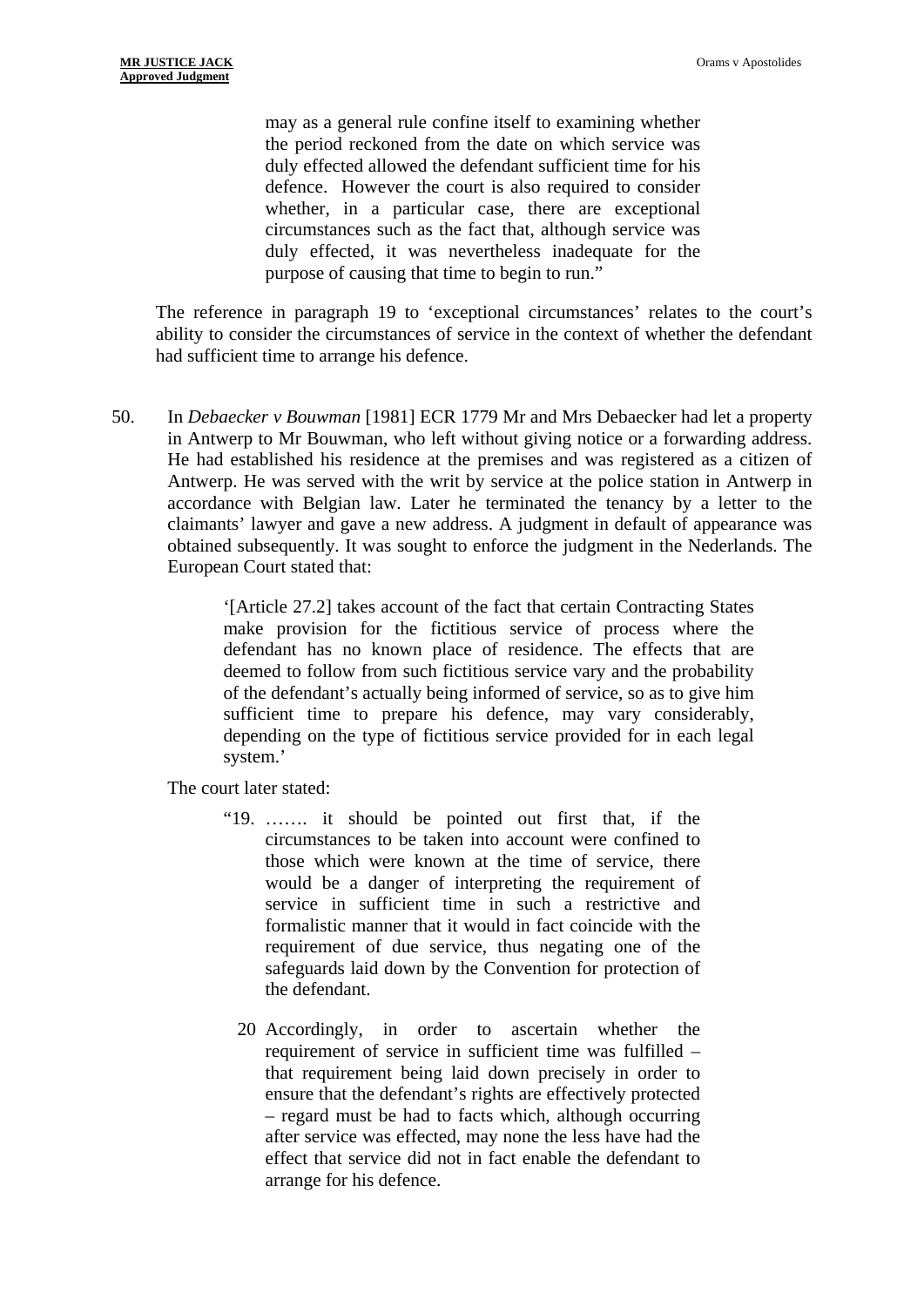- 21 That view finds further support in *Klomps v Michel*, where the Court ruled that, in ascertaining whether service was effected in sufficient time, a court might take account 'of all the circumstances of the case in point, including the means employed for effecting service, the relations between the plaintiff and the defendant or the nature of the steps which had to be taken in order to prevent judgment from being given in default'. An appraisal of the steps which had to be taken in order to prevent judgment from being given in default is bound to concern factors arising after service was effected.
- 22 The answer to Question 2 (a) must therefore be that the Court in which enforcement is sought may, in examining whether service was effected in sufficient time, take account of exceptional circumstances which arose after service was duly effected."

The court held that, if a defendant is subsequently notified at his new address, the plaintiff thereby ensured that the change of address was not an exceptional circumstance which prevented the service at the former address from being regarded as having been effected in sufficient time. As to the behaviour of the defendant the court stated:

"Thus the defendant's behaviour cannot automatically rule out the possibility of taking into account exceptional circumstances which warrant the conclusion that service was not effected in sufficient time. Instead, such behaviour may be assessed by the court in which enforcement is sought as one of the matters in the light of which it determines whether service was effected in sufficient time. It will therefore be for that court to assess, in a case such as the present, to what extent the defendant's behaviour is capable of outweighing the fact that the plaintiff was apprised after service of the defendant's new address."

- 51. The decision of the European Court in *Pendy Plastic Products BV v Pluspunkt Handelsgesellschaft mbH* [1982] ECR 2723 emphasises that it is for the court from which enforcement is sought to apply what is now Article 34.2 regardless of any view of the court first giving the judgment.
- 52. The case of *Krombach v Bamberski* [2000] ECR I-1935 was concerned with the enforcement in Germany of a civil order for compensation made in connection with criminal proceedings in France. Mr Krombach was ordered to attend the hearing but did not do so and under the contempt procedure of the French Code of Criminal Procedure could not be represented by counsel. The main issue for the European Court was whether the inability of Mr Krombach to be heard could be a matter of public policy entitling the German court in which enforcement was sought to decline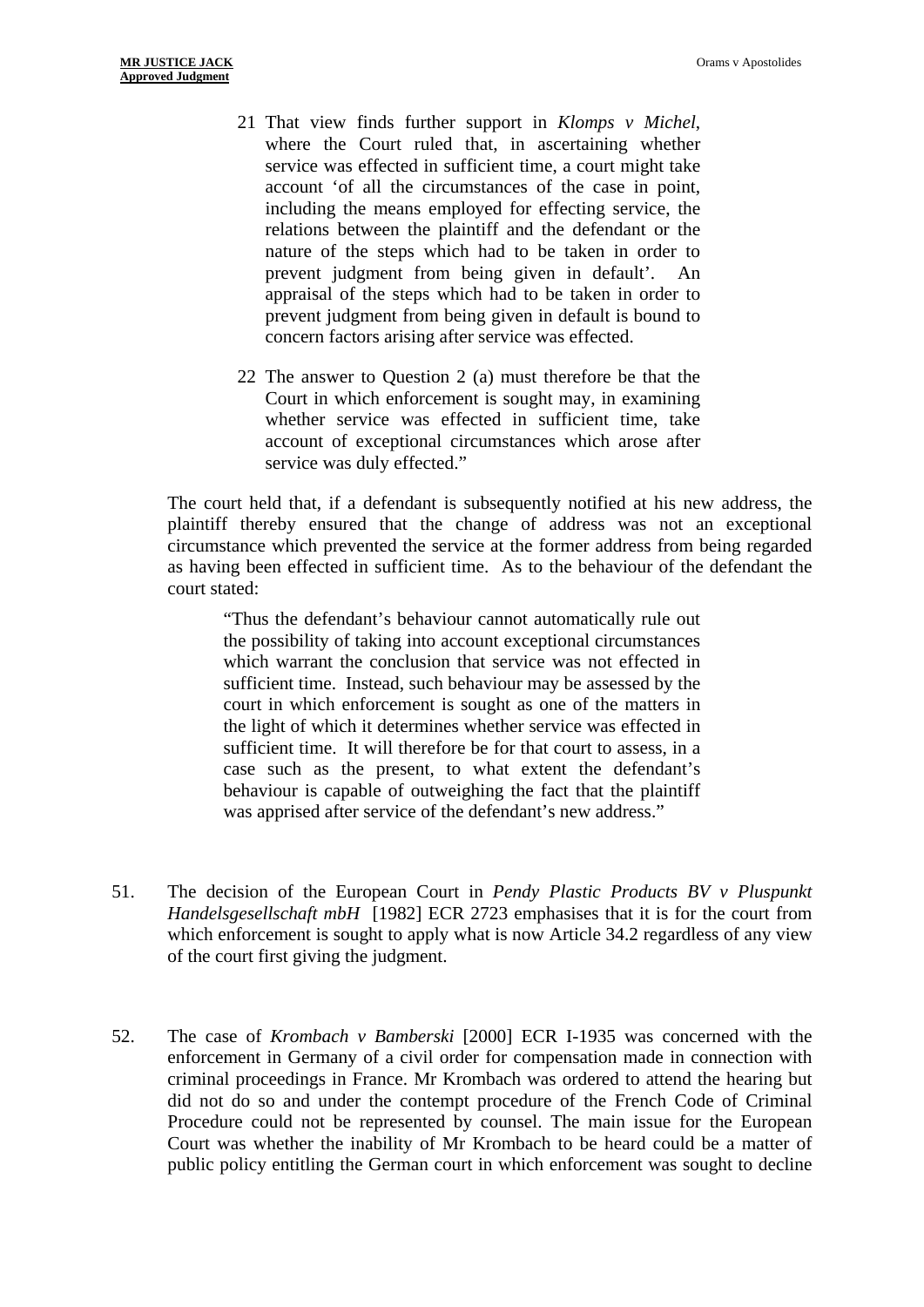to recognise the judgment. It held that it could. The judgment contains the statement that Article 27 of the Convention – now Article 34 of the Regulation, 'must be interpreted strictly in as much as it constitutes an obstacle to the attainment of one of the fundamental objectives of the Convention.' It is important to have in mind also that a number of cases emphasise that the purpose of Article 34.2 (or its predecessor) is to ensure that a defendant has an opportunity to defend himself before the court first giving the judgment: see, by example, *Klomps*, paragraphs 7 and 9. That is an important principle, which must be respected.

- 53. I consider that the circumstances relating to service on Mrs Orams were exceptional in the sense of paragraph 19 of the judgment of the European Court in *Klomps* and so should be taken into account.
- 54. I have concluded in the light of the wording of the Article and the above authorities that in the circumstances of this case it is appropriate to have regard to the manner in which service was effected, and, in general terms, the situation in which Mrs Orams was then placed, in order to consider whether the thirteen days which elapsed were sufficient. It is relevant that she was not told what the writ was but was lied to by the process server in the presence of an employee of Mr Apostolides' lawyer. It is relevant that the writ was in Greek, a language that it was most unlikely she would understand. Until Mrs Orams discovered that what she had been served with was a writ, she had no reason to think that any particular action from her was required, and until she had found a lawyer to inform her she did not know that she had to enter an appearance with a limited period. It is relevant that it was served on her in the TRNC and I should take account of the reality of that for this purpose. It is relevant that in the TRNC there are now few persons who can read Greek. It is relevant that she had to find a lawyer who could act for her in the District Court of Nicosia. It was put to Mrs Orams in cross-examination that she could have come to Nicosia to find a lawyer there. She answered that '… feelings are so strong out there, that was not a course I would have considered taking. I have felt that – I would certainly not have been treated fairly over there. …… I was not going into the lion's den. …..You do not go into the enemy camp.' That was Mrs Orams' off-the-cuff response. The possibility of animosity between those on the two sides of the line which divides Cyprus should not be forgotten. It is apparent from the evidence before me that the case has in fact given rise to strong feelings. While it was not investigated in the evidence, there must be a question how easy it would have been for Mrs Orams to instruct a Greek Cypriot lawyer in the south, had she tried to do so.
- 55. On the other hand it may well not be appropriate to examine what Mrs Orams, and later Mr Mentes, actually did during the 13 days which were available. The question may be whether the period should have been sufficient. This is not made clear in *Debaecker*.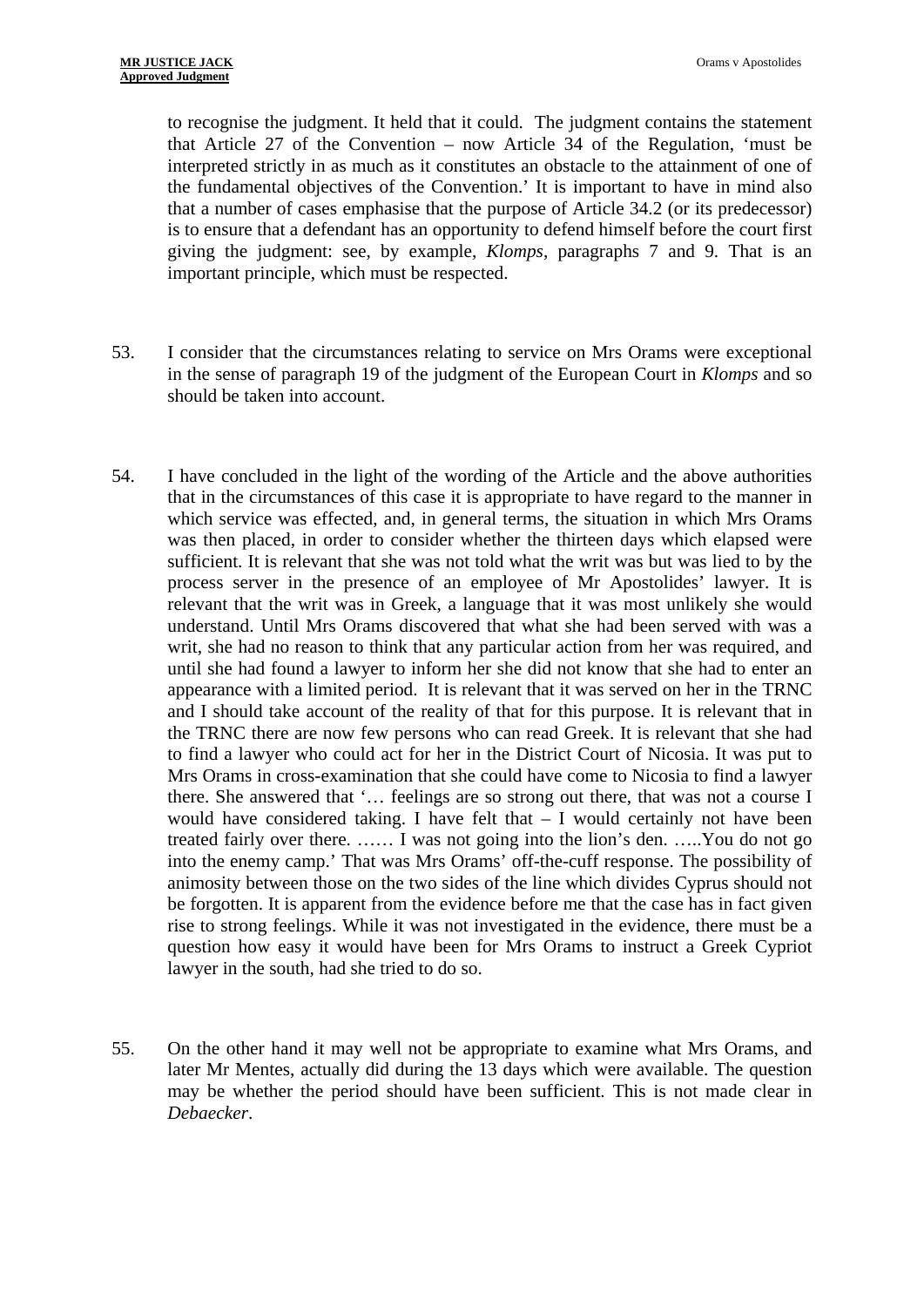#### **MR JUSTICE JACK Approved Judgment**

- 56. I do not think that the period to be allowed in accordance with Article 34.2 should be taken as the minimum period which a defendant might need to enter an appearance. It should be a reasonable period taking account of the possibility that difficulties may arise along the way. Thus a defendant served with English proceedings in England has 14 days in which to acknowledge service although it should ordinarily be possible to do so more quickly. That is extended to 21 days in respect of Scotland, the Republic of Ireland, Northern Ireland and France, (The period for Cyprus is of little relevance but, for the curious, it is 31 days.)
- 57. I have concluded that the period of 13 days was not here sufficient for the purpose of Article 34.2. I reach that conclusion on the basis of the facts relating to the service of the writ and Mrs Orams' position as some one in northern Cyprus. I have elaborated those factors. I do not think that it is as answer, as Mr Beazley suggested, that if Mr Mentes had gone to the court on Monday, 8 November, he could have entered an appearance and prevented the default judgment. I do not know why Mr Mentes did not do as he had told Mrs Orams he would: his affidavit does not refer to it. His day may have unexpectedly developed so he did not have time: I do not know, but I am not prepared to assume that he had no reason at all. But this approach assumes that it must be done as quickly as possible, which I consider is the wrong approach, as I have stated.

## Are Mr and Mrs Orams barred from relying on Article 34.2 by reason of their application to have the default judgment set aside and its failure?

- 58. Article 34.2 does not refer to the position where a defendant is able to and does apply to have the default judgment set aside but the application fails. That is what happened here. If the defendant succeeds in the application, there will be no judgment against him and no enforcement, and he will not need the Article. If he fails, on this view he cannot rely on the Article. A defendant might fail in an application to have a default judgment set aside simply on the ground that he should have entered an appearance in time. If the defendant has made out the second requirement of Article 34.2 to the satisfaction of the enforcing court, that failure should not then prevent the defendant relying on the Article. It is where the defendant fails in his application because he does not establish a sufficient defence to the claim that he might lose his right to rely on the Article. He has then had an opportunity to defend. If Mr Beazley is right, Article 34.2 prevents recognition of a default judgment only where the second requirement is made out and either the defendant had no opportunity to apply to 'challenge the judgment' or he had an opportunity but failed on the ground not that he had no sufficient defence but because he failed to enter an appearance when he should have done. There are authorities which are relevant to the issue, but they are not decisive.
- 59. In *Minalmet GmbH v Brandeis Ltd* [1992] ECR I-5661 a judgment in default of appearance was obtained in the English High Court against a German company. There was a dispute about service on the company in Germany. The European Court held that, if a defendant was not duly served, that was a sufficient ground under Article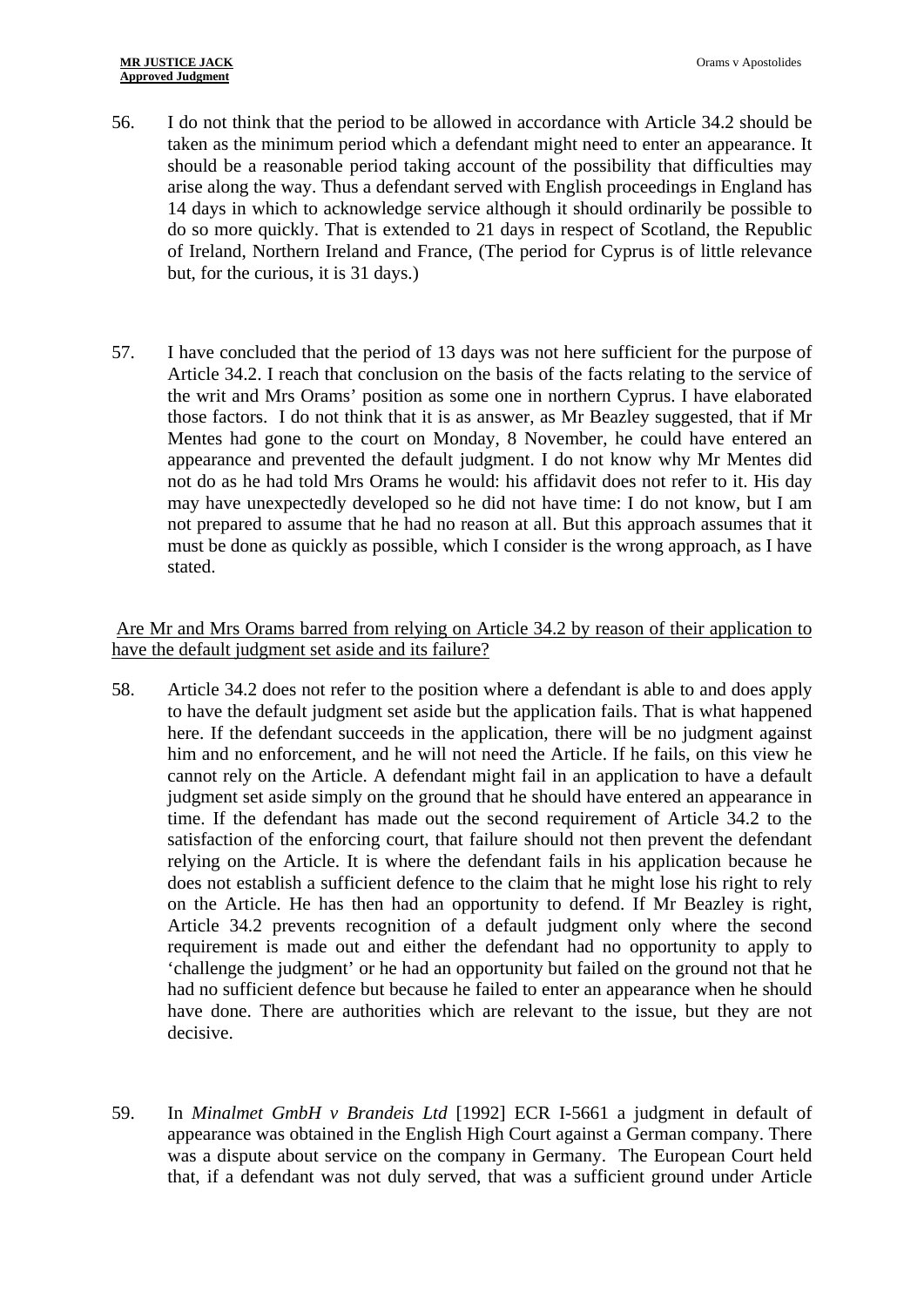27.2 for refusing to recognise the judgment. In the course of its judgment the court stated:

"14. It follows that a decision given in default of appearance in a contracting State must not be recognised in another contracting State if the document instituting proceedings was not duly served on the defaulting defendant.

15. That interpretation is not invalidated by the fact that the defendant had notice of the judgment given in default and did not avail himself of the remedies provided for under the procedure of the State where it was delivered.

. . . . . . . . . . . . . . . . .

18. Furthermore, as the Court held in its judgment in Case 166/80 *Klomps* [1981] ECR 1593, paragraph 9, Article 27(2) of the Brussels Convention is intended to uphold the rights of the defence and ensure that a judgment is not recognized or enforced under the Convention if the defendant has not had an opportunity of defending himself before the Court first seised.

19. It must be emphasized in that regard that, as is apparent from the provision at issue, the proper time for the defendant to have an opportunity to defend himself is the time at which proceedings are commenced. The possibility of having recourse, at a later stage, to a legal remedy against a judgment given in default of appearance, which has already become enforceable, cannot constitute an equally effective alternative to defending the proceedings before judgment is delivered.

20. As correctly pointed out by the national court, once a judgment has been delivered and has become enforceable, the defendant can obtain suspension of its enforcement, if suspension is appropriate, only under more difficult circumstances and may also find himself confronted by procedural difficulties. The possibility for a defaulting defendant to defend himself is thus considerably diminished. Such a result would run counter to the purpose of the provision in question."

60. In *Hendrikman v Magenta Druk & Verlag Gmbh* [1996] ECR 1-4943 Mr and Mrs Hendrikman who were resident at the Hague were sued in Germany and a judgment was obtained against them. They asserted that the goods in respect of which they were sued had been ordered by two persons without their authority, and that the same two persons had appointed lawyers to act for them in the German proceedings, again without authority. Answering questions posed by the Dutch court in which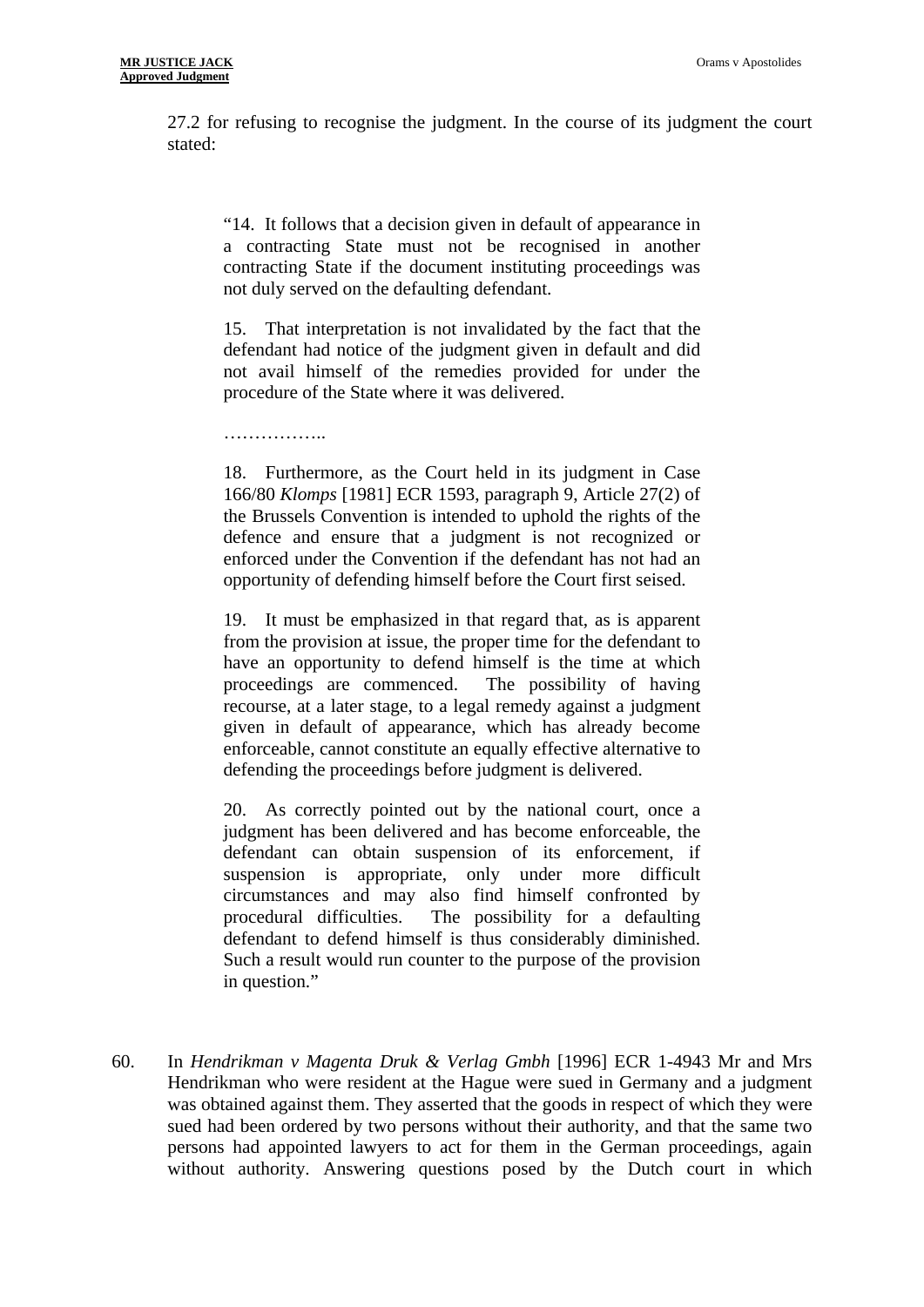enforcement was sought, the European Court held that, where proceedings are initiated against a person and a lawyer appears without his authority, he is powerless to defend himself and any judgment must be regarded as in default of appearance. It was for the Dutch court to determine whether those exceptional circumstances existed. That was not affected by the fact that under German law Mr and Mrs Hendrikman were entitled to apply within a month of the service of the judgment to have it annulled on the ground of lack of representation. The court stated in that connection:

"19. That conclusion is not affected by the fact that under Paragraphs 579(4) and 586 of the German Code of Civil Procedure, Mr and Mrs Hendrikman were entitled to apply, within one month of service of the judgement and order, for their annulment on the ground of lack of representation.

20. The proper time for a defendant to have an opportunity to defend himself is the time at which proceedings are commenced. The possibility of having recourse, at a later stage, to a legal remedy against a judgment given in default of appearance, which has already become enforceable, cannot constitute an equally effective alternative to defending proceedings before judgment is given (see Case C-123/91 Minalmet v Brandeis [1992] ECR I-5661, paragraph 19)"

- 61. Mr Beazley relied on the decision of the Supreme Court of the Canton of Zurich delivered on 29 September 2003 in *Akay v Motorola Credit Corporation*, where the court considered the enforceability of a freezing order made by the English High Court against a Swiss corporation. The relevant Convention was the Lugano Convention, which is in relevant respects in the same terms as the Brussels Convention. It held that the fact that the defendant could apply and had applied to the English court to have the order set aside overcame the difficulty that it had been originally made without notice to the defendant. The court referred to the persuasive authority of the decisions of the European Court. It cited *Klomps* and *Calzaturificio Brennero v Wendel GmbH* [1984] ECR 3971. In my view, neither support the court's conclusion.
- 62. The position is stated in the Fourth Supplement to the Thirteenth Edition to Dicey  $\&$ Morris, Conflict of Laws, as follows:

A judgment in default of appearance may retain this character even if the defendant later seeks, unsuccessfully, to set it aside. The opportunity for a legal remedy after the making of the order is not equivalent, but is inferior, to having the right to be heard before the order is made. It is not there an adequate substitute; and the judgment will remain as one given in default of appearance.

*Minalmet* and *Hendrickman* are cited.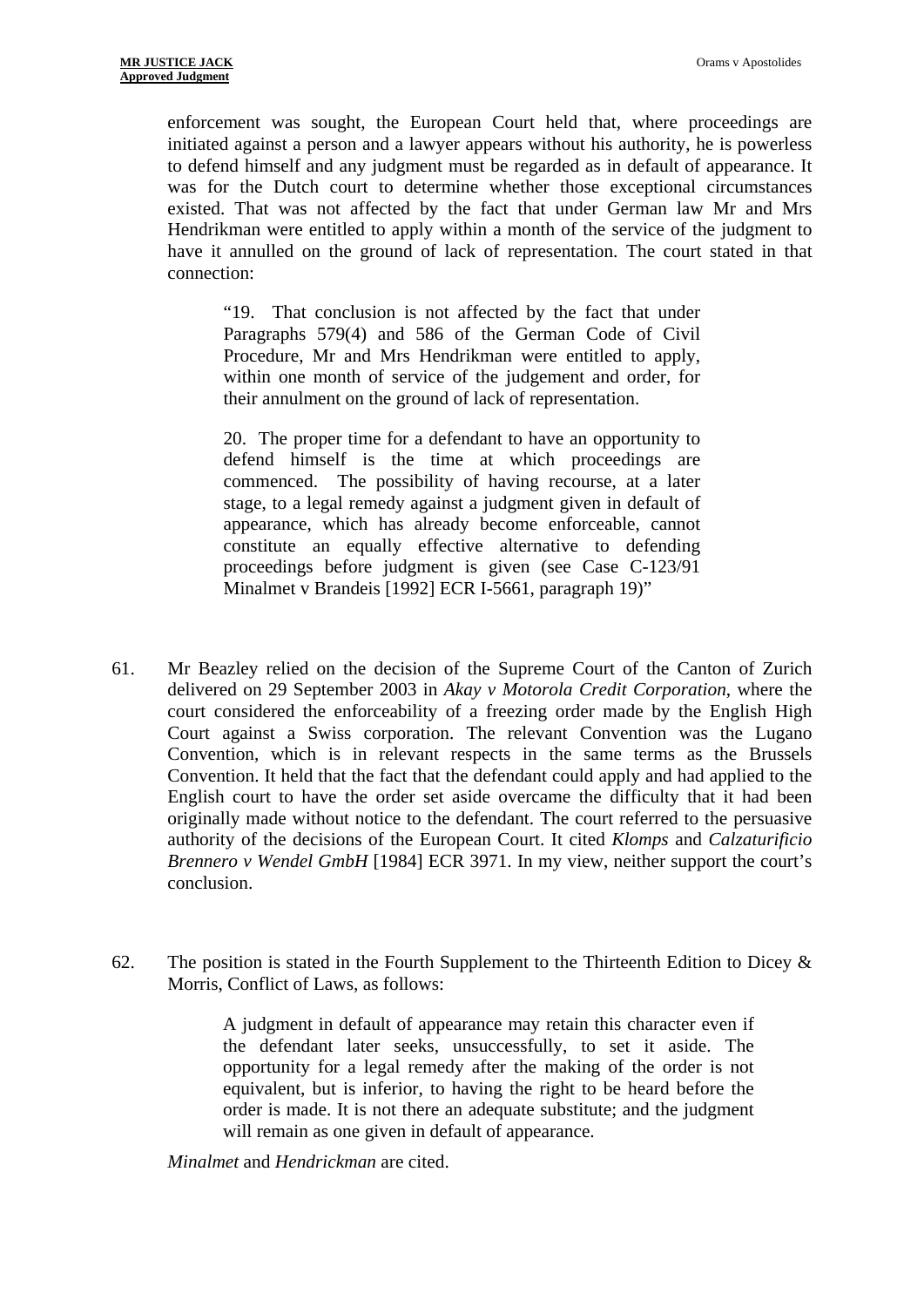63. The following passage appears in Briggs and Rees, Civil Jurisdiction and Judgments, Fourth Edition, pages 509, 510:

> "Article 27(2) of the Conventions had been held to take no account of the fact that the defendant knew perfectly well of the proceedings or of the judgment, and knew that he had the right to apply to have the judgment set aside, but elected to do nothing. It followed that, if the judgment was born flawed, it remained flawed if the defendant chose to ignore it: the best defence was to do nothing. But this behaviour by defendants could produce some distinctly unattractive results; and condition (c) no places on the defendant the practical onus of challenging the judgment, so that if he did not do so when he knew that he could, the judgment may be purged of its defect and become entitled to recognition. It is expected that if the judgment is to be recognised, by reference to condition (c) [failure to take opportunity to challenge the judgment], it will still have to be shown that the defendant was placed under no substantial handicap at the point when he commenced proceedings to challenge the judgment, and that his position had not been materially weakened by the fact that default judgment had been entered against him. For if he had the right to challenge the judgment, but faced a struggle uphill which he would not have had had be been served in time to defend himself, he will have been damaged by orders made in proceedings in which he could not have played a part; and to accept this would contradict a fundamental principle of procedural fairness aimed to be secured by the Judgments Regulation. But a defendant served with a freezing injunction obtained without notice to him may well find that the judgment becomes entitled to recognition if he fails to move smartly in commencing proceedings to have it set aside."

The decision in *Hendrickman* is considered in the following paragraph but as an authority on 'default of appearance'. The passages cited above from it and from *Minalmet* are not mentioned.

64. I accept the logic of Mr Beazley's submission to the extent that a defendant who has had an opportunity to defend the action by applying to set aside a default judgment without being disadvantaged in that process by the existence of the default judgment should have no complaint. That is something which could have been expressly provided in the Brussels Convention. It could equally have been provided in Regulation 44/2001. It is the more remarkable that it is absent from the Regulation because the additional words refer to the defendant taking proceedings to challenge the default judgment. The Brussels Convention was signed in 1968. The only dicta of the European Court of which I am aware are those cited above. They suggest that a default judgment which would otherwise be unenforceable cannot be cured by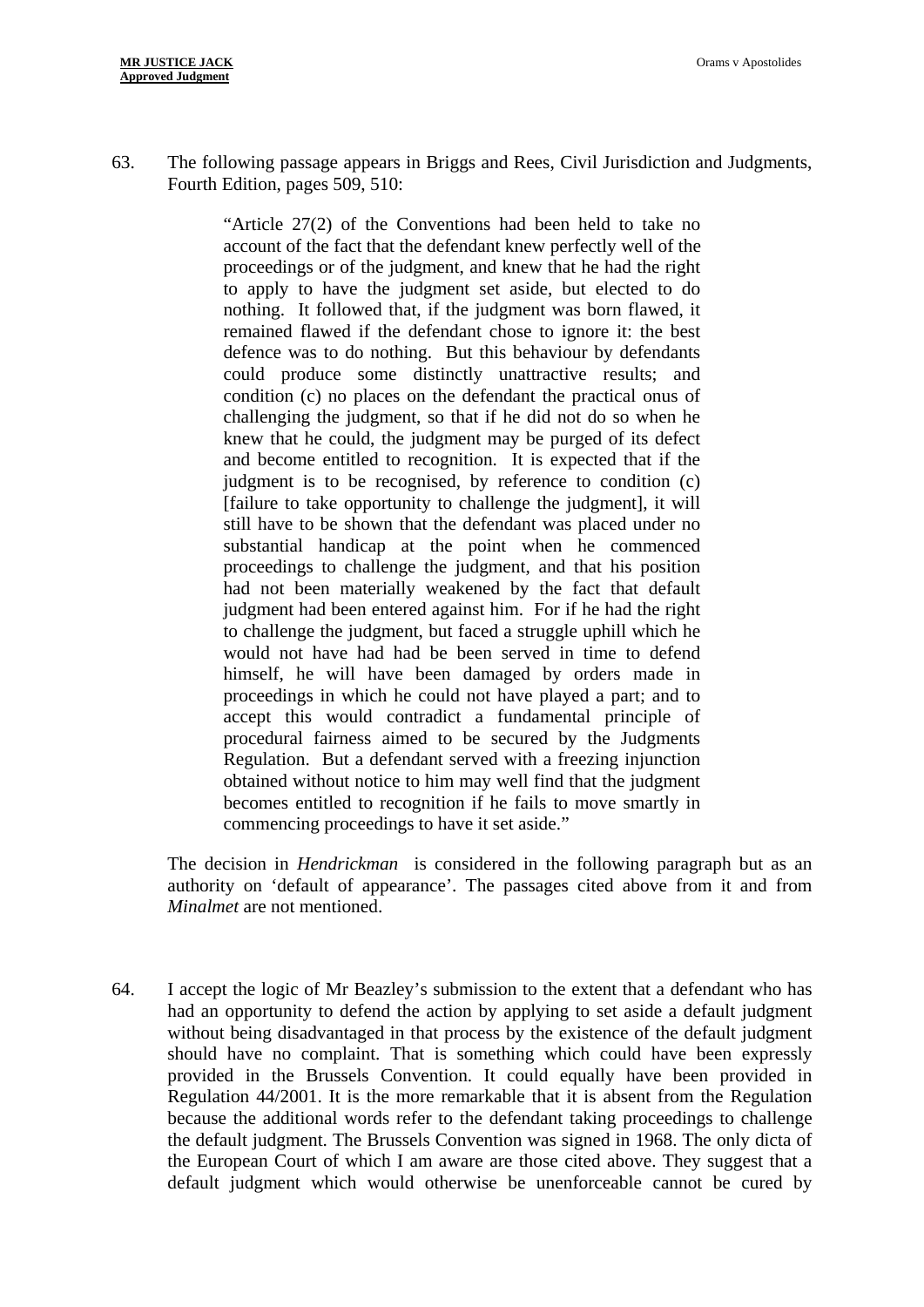subsequent proceedings. There is nothing the other way. The reason behind those dicta is that the defendant will be at a disadvantage in the proceedings to challenge the default judgment. That may be a slight disadvantage or it may be a greater disadvantage. It seems in the present case, if it is assumed that Mr Apostolides would otherwise have applied for summary judgment under Order 14, it is broadly the difference between the application to set aside and an application for summary judgment and so one of burden of proof, though there are passages in the judgment of the District Court which suggest that may be too simple a view. The object of the Regulation is to provide a simple scheme for the 'free movement of judgments'. It would be an additional complication if Mr Beazley was right, as the passage cited from Briggs & Rees shows. I am persuaded that the better view is that Article is to be applied in accordance with its express words and no more: there is not an additional requirement as Mr Beazley submits.

- 65. Miss Booth submitted that the default judgment remained a default judgment because the order of 19 April 2005 took the form of dismissing the application to set the default judgment aside instead of making a fresh order in the form of the judgment. That, she submitted, was an answer even if Mr Beazley were right. I would not have accepted that submission. The matter should be considered as one of substance and not of form.
- 66. I therefore hold that Article 34.2 requires that the judgments shall not be recognised.

### The entry of appearance and Article 24

67. Article 24 of Regulation 44/2001 provides:

"24. Apart from jurisdiction derived from other provisions of this Regulation, a court of a Member State before which a defendant enters an appearance shall have jurisdiction. This rule shall not apply where appearance was entered to contest the jurisdiction, or where another court has exclusive jurisdiction by virtue of Article 22."

68. Mr Beazley submitted that there was jurisdiction by reason of this Article because an unconditional appearance had been entered. It is clear however that it was always the intention of Mr and Mrs Orams to contest the jurisdiction of the District Court as their subsequent application shows. That brings them within the second sentence of the Article. It is no matter that they also intended to raise a defence on the merits: I refer to Briggs & Rees, pages 92 and 93.

#### Outcome